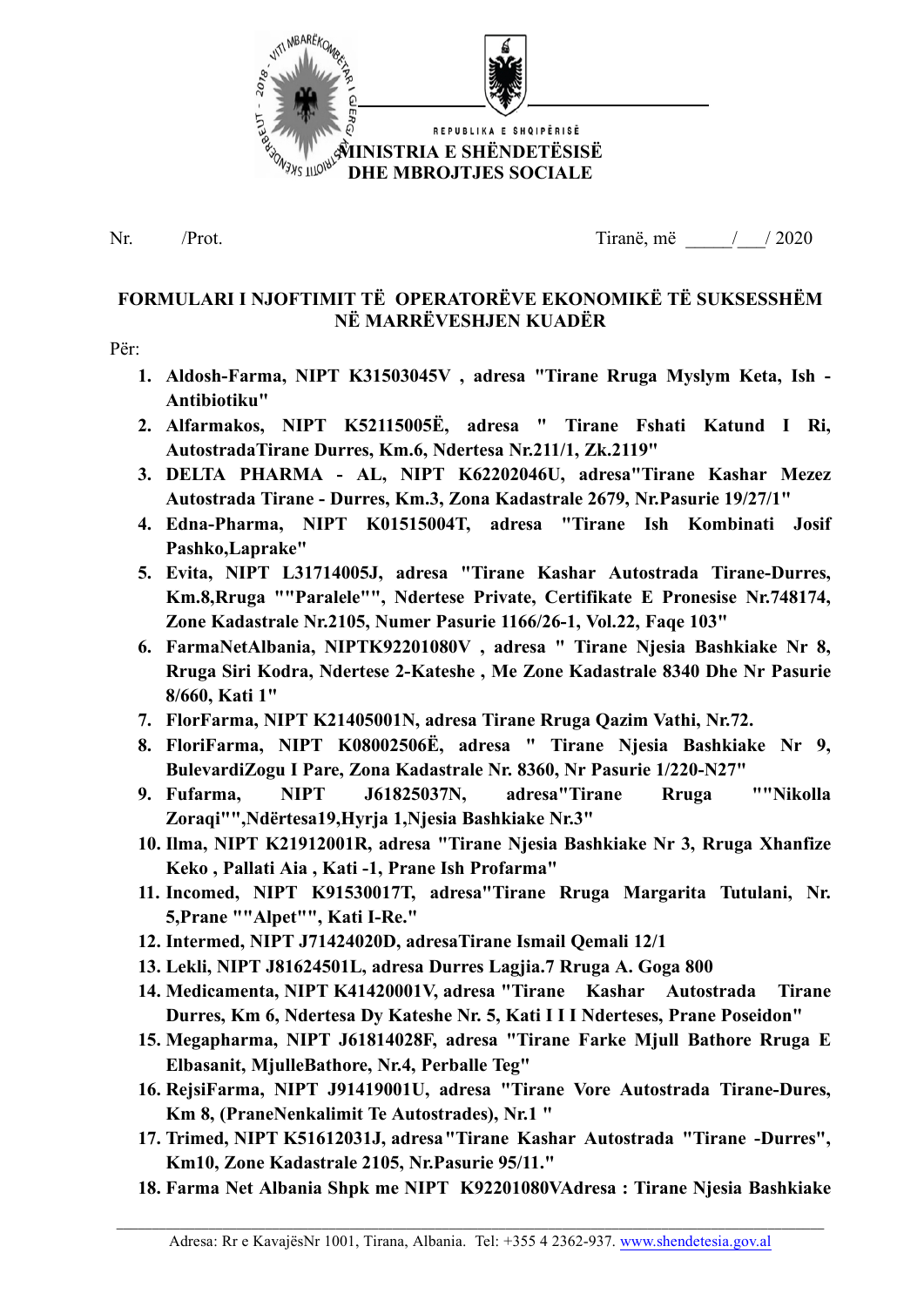**nr 8, Rruga Siri Kodra, ndertese 2-kateshe , me zone kadastrale 8340 dhe nr pasurie 8/660, kati 1**

- **19. BOE Evita + Albania Neë Farm + Edna Shpk me NIPT-e përkatësisht L31714005J, K53717806Q dhe K01515004T dhe me adresa :**
	- **a. Tirane Kashar Kashar Autostrada Tirane-Durres, Km.8, Rruga "Paralele", Ndertese Private, Certifikate E Pronesise Nr.748174, Zone Kadastrale Nr.2105, Numer Pasurie 1166/26-1, Vol.22, Faqe 103,**
	- **b. Vlore Sarande Sarande Rruga "Dhimertika",Lagjja Nr.1,Banesa Nr.7.**
	- **c. Tirane Tirane Tirane Ish Kombinati Josif Pashko, Laprake**

**përfaqësuar me prokurë të posacme nga Evita Shpk me NIPT L31714005J dhe adresë Tirane Kashar Kashar Autostrada Tirane-Durres, Km.8, Rruga "Paralele", Ndertese Private, Certifikate E Pronesise Nr.748174, Zone Kadastrale Nr.2105, Numer Pasurie 1166/26-1, Vol.22, Faqe 103.**

- **20. BOE Incomed+Florfarma Shpk me NIPT-e përkatësisht K91530017T dhe K21405001N dhe me adresa :**
	- **a. Tirane Tirane Tirane Rruga Margarita Tutulani, Nr. 5, Prane "Alpet", Kati I-Re.**
	- **b. Tirane Tirane Tirane Rruga Qazim Vathi, Nr.72.**

**përfaqësuar me prokurë të posacme nga Incomed Shpk me NIPT K91530017T dhe adresë Tirane Tirane Tirane Rruga Margarita Tutulani, Nr. 5, Prane "Alpet", Kati I-Re.**

- **21. BOE Trimed+EDNA - FARMA+FLORFARMA+REJSI FARMA Shpk me NIPT-e përkatësisht K51612031J, K01515004T, K21405001N dhe J91419001U dhe me adresa :**
	- **a. Tirane Kashar Kashar Autostrada "Tirane -Durres", Km 10, Zone Kadastrale 2105, Nr.Pasurie 95/11,**
	- **b. Tirane Tirane Tirane Ish Kombinati Josif Pashko, Laprake.**
	- **c. Tirane Tirane Tirane Rruga Qazim Vathi, Nr.72.**
	- **d. Tirane Vore Vore Autostrada Tirane-Dures, Km 8, (Prane Nenkalimit Te Autostrades), Nr.1**

**përfaqësuar me prokurë të posacme nga Trimed Shpk me NIPT K51612031J dhe adresë Tirane Kashar Kashar Autostrada "Tirane -Durres", Km 10, Zone Kadastrale 2105, Nr.Pasurie 95/11.**

- **22. BOE Vinipharma+Incomed+Evita Shpk me NIPT-e përkatësisht J71315004T, K91530017T dhe L31714005J dhe me adresa :**
	- **a. Tirane Tirane Tirane Njesia Bashkiake Nr 8, Rruga Ali Pashe Gucia, Pallati Tirhino, Kati 1,**
	- **b. Tirane Tirane Tirane Rruga Margarita Tutulani, Nr. 5, Prane "Alpet", Kati I-Re,**
	- **c. Tirane Kashar Kashar Autostrada Tirane-Durres, Km.8, Rruga "Paralele", Ndertese Private, Certifikate E Pronesise Nr.748174, Zone Kadastrale Nr.2105, Numer Pasurie 1166/26-1, Vol.22, Faqe 103**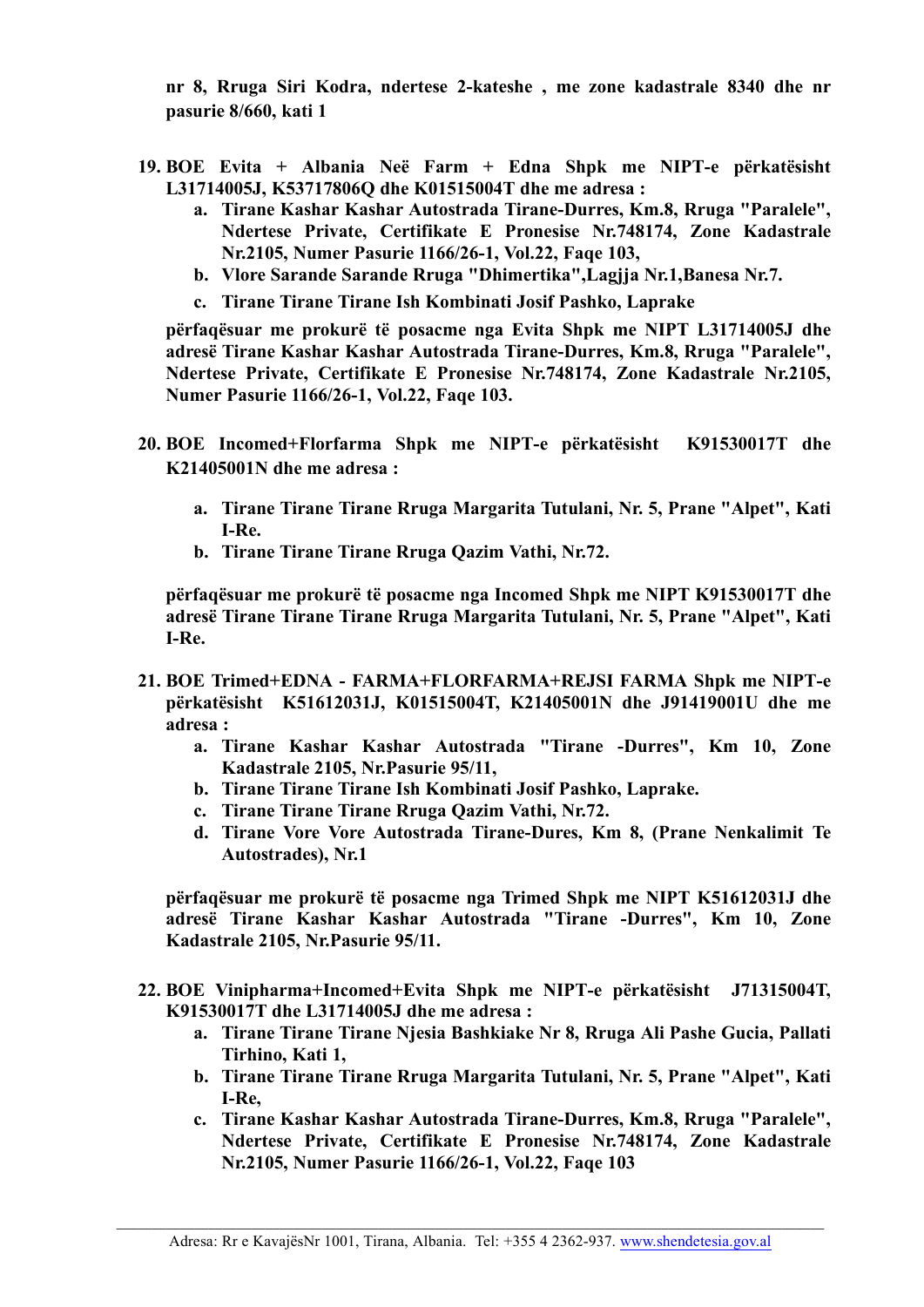**përfaqësuar me prokurë të posacme nga Vinipharma Shpk me NIPT J71315004T dhe adresë Tirane Tirane Tirane Njesia Bashkiake Nr 8, Rruga Ali Pashe Gucia, Pallati Tirhino, Kati 1.**

#### \* \* \*

Procedura e prokurimit: hapur, mbi kufirin e lartë monetar, mallra, **REF-49043-02-05-2020.**

| Lot1 Human Coagulation Factor VIII                                                                                                                                                                               | REF-49049-02-05-2020 |
|------------------------------------------------------------------------------------------------------------------------------------------------------------------------------------------------------------------|----------------------|
| Lot2 Human Coagulation Factor VIII                                                                                                                                                                               | REF-49051-02-05-2020 |
| Lot3 Human Coagulation Factor VIII + Human Von Eillenbrand Factor                                                                                                                                                | REF-49053-02-05-2020 |
| Lot4 Human Coagulation Factor X                                                                                                                                                                                  | REF-49055-02-05-2020 |
| Lot5 Human Hepatitis B imunoglobulin                                                                                                                                                                             | REF-49057-02-05-2020 |
| Lot6 Human Plasma Immunoglobulin                                                                                                                                                                                 | REF-49059-02-05-2020 |
| Lot7 Human plasma proteins (thereof Immunoglobulin at least $95\%$ ) + Immunoglobulin M (IgM) +                                                                                                                  |                      |
| Immunoglobulin A $(IgA)$ + Immunoglobulin G $(IgG)$                                                                                                                                                              | REF-49061-02-05-2020 |
| Lot8 Iloprost                                                                                                                                                                                                    | REF-49063-02-05-2020 |
| Lot9 IRON (III) Sucrose complex                                                                                                                                                                                  | REF-49065-02-05-2020 |
| Lot10 Mannitol                                                                                                                                                                                                   | REF-49067-02-05-2020 |
| Lot11 Nadroparine calcium                                                                                                                                                                                        | REF-49069-02-05-2020 |
| Lot12 Phospholipids fraction from porcine lung x 80mg/ml                                                                                                                                                         | REF-49071-02-05-2020 |
| Lot13 Phytomenadion (Vitamin K)                                                                                                                                                                                  | REF-49073-02-05-2020 |
| Lot14 Potassium chloride                                                                                                                                                                                         | REF-49075-02-05-2020 |
| Lot15 Recombinant Coagulation Factor VIII                                                                                                                                                                        | REF-49078-02-05-2020 |
| Lot16 Recombinant Factor IX                                                                                                                                                                                      | REF-49080-02-05-2020 |
| Lot17 Recombinant human C1-inhibitor(Conestat alfa)                                                                                                                                                              | REF-49082-02-05-2020 |
| Lot18 Sodium bicarbonate                                                                                                                                                                                         | REF-49085-02-05-2020 |
| Lot19 Sodium chloride                                                                                                                                                                                            | REF-49089-02-05-2020 |
| Lot20 Sodium chloride                                                                                                                                                                                            | REF-49091-02-05-2020 |
| Lot21 Sodium Chloride                                                                                                                                                                                            | REF-49093-02-05-2020 |
| Lot22 Sodium chloride                                                                                                                                                                                            | REF-49095-02-05-2020 |
| Lot23 Sodium chloride                                                                                                                                                                                            | REF-49097-02-05-2020 |
| Lot24 Sodium chloride + Potassium acetate + Magnesium acetate trihydrate + Glucose monohydrate                                                                                                                   | REF-49099-02-05-2020 |
| Lot25 Sodium lactate + Sodium chloride + Potassium chloride + Calcium chloride dihydrate                                                                                                                         | REF-49102-02-05-2020 |
|                                                                                                                                                                                                                  |                      |
| Lot26 Sova bean oil, refined                                                                                                                                                                                     | REF-49104-02-05-2020 |
| Lot27 Soya-bean oil, Refined + Glucose anhydrous(as Glucose monohydrate) + Alanine + Arginine +                                                                                                                  |                      |
| Aspartic acid + Calcium chloride anhydrous (as Calcium chloride dihydrate) + Glutamic acid + Glycine +<br>Histidine + Isoleucine + Leucine + Lysine (as Lysine hydrochloride) + Magnesium sulphate anhydrous (as |                      |
|                                                                                                                                                                                                                  |                      |
|                                                                                                                                                                                                                  |                      |
| Magnesium sulphate heptahydrate) + Methionine + Phenylalanine + Potassium chloride + Proline + Serine +                                                                                                          |                      |
| Sodium acetate anhydrous (as Sodium acetate trihydrate) + Sodium glycerophosphate, Hydrated +                                                                                                                    |                      |
| Threonine + Tryptophan + Tyrosine + Valine                                                                                                                                                                       | REF-49106-02-05-2020 |
| Lot28 Tinzaparine sodium                                                                                                                                                                                         | REF-49108-02-05-2020 |
| Lot29 Tranexamic acid                                                                                                                                                                                            | REF-49110-02-05-2020 |
| Lot30 Iodine x 300mg/ml                                                                                                                                                                                          | REF-49112-02-05-2020 |
| Lot31 Iodine x 350mg/ml                                                                                                                                                                                          | REF-49114-02-05-2020 |
| Lot32 Iodine x 350mg/ml                                                                                                                                                                                          | REF-49116-02-05-2020 |
| Lot33 Iodine x 370mg/ml                                                                                                                                                                                          | REF-49118-02-05-2020 |
| Lot34 Iodine x 370mg/ml                                                                                                                                                                                          | REF-49120-02-05-2020 |
| Lot35 Amidotrizoic acid, Meglumine salt + Sodium amidotrizoate                                                                                                                                                   | REF-49122-02-05-2020 |
| Lot36 Gadopentenic acid (as Dimeglumine salt)                                                                                                                                                                    | REF-49124-02-05-2020 |
| Lot37 Ascorbic acid<br>(Vitamine C)                                                                                                                                                                              | REF-49126-02-05-2020 |
| Lot38 Atorvastatine                                                                                                                                                                                              | REF-49128-02-05-2020 |
| Lot39 Atropine sulphate                                                                                                                                                                                          | REF-49130-02-05-2020 |
| Lot40 Calcium gluconate                                                                                                                                                                                          | REF-49132-02-05-2020 |
| Lot41 Drotaverine hydrochloride                                                                                                                                                                                  | REF-49134-02-05-2020 |
| Lot42 Hyoscine butylbromide                                                                                                                                                                                      | REF-49136-02-05-2020 |
| Lot43 Insulin Aspart                                                                                                                                                                                             | REF-49138-02-05-2020 |
| Lot44 Insulin Detemir                                                                                                                                                                                            | REF-49140-02-05-2020 |
| Lot45 Insulin Glargine                                                                                                                                                                                           | REF-49142-02-05-2020 |
| Lot46 Insulin Glulisine                                                                                                                                                                                          | REF-49144-02-05-2020 |
| Lot47 Insulin Human (25/75)                                                                                                                                                                                      | REF-49146-02-05-2020 |
| Lot48 Insulin Human (neutral)                                                                                                                                                                                    | REF-49148-02-05-2020 |
| Lot49 Insulin Isophane                                                                                                                                                                                           | REF-49150-02-05-2020 |
| Lot50 Magnesium sulphate                                                                                                                                                                                         | REF-49152-02-05-2020 |
| Lot51 Metoclopramide hydrochloride                                                                                                                                                                               | REF-49155-02-05-2020 |
| Lot52 Omeprazole                                                                                                                                                                                                 | REF-49157-02-05-2020 |
| Lot53 Omeprazole                                                                                                                                                                                                 | REF-49159-02-05-2020 |
| Lot54 Ondansetron                                                                                                                                                                                                | REF-49161-02-05-2020 |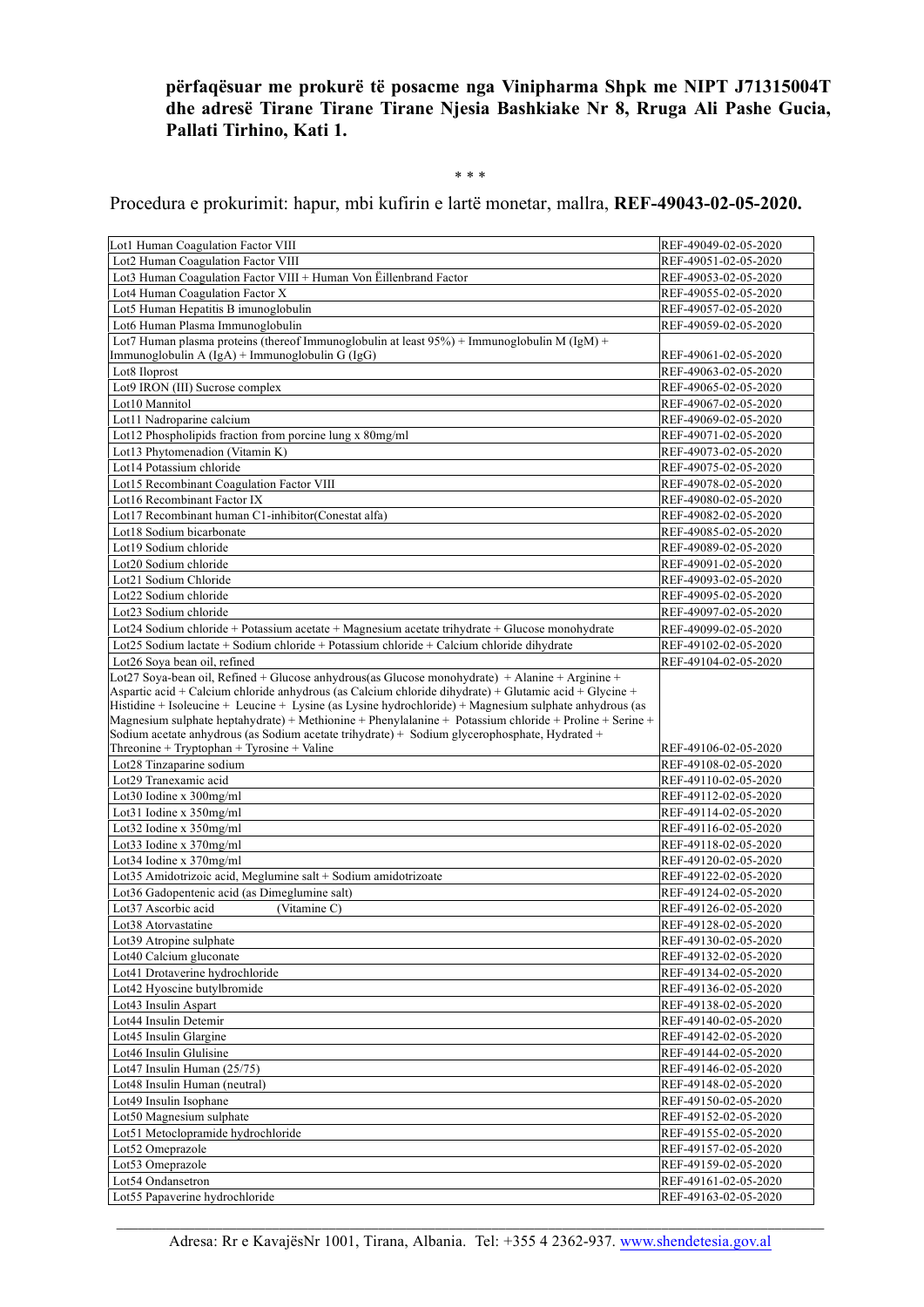| Lot56 Pyridoxine hydrochloride (Vitamin B6)                                     | REF-49165-02-05-2020                         |
|---------------------------------------------------------------------------------|----------------------------------------------|
| Lot57 Thiamine hydrochloride (Vitamin B1)                                       | REF-49167-02-05-2020                         |
| Lot58 Tobramycin                                                                | REF-49169-02-05-2020                         |
| Lot59 Clozapine                                                                 | REF-49171-02-05-2020                         |
| Lot60 Haloperidol                                                               | REF-49173-02-05-2020                         |
| Lot61 Haloperidol                                                               | REF-49175-02-05-2020                         |
| Lot62 Olanzapine                                                                | REF-49177-02-05-2020                         |
| Lot63 Risperidone                                                               | REF-49179-02-05-2020                         |
| Lot64 Dobutamine                                                                | REF-49181-02-05-2020                         |
| Lot <sub>65</sub> Adrenaline                                                    | REF-49183-02-05-2020                         |
| Lot66 Amiodarone                                                                | REF-49185-02-05-2020                         |
| Lot <sub>67</sub> Dopamine                                                      | REF-49187-02-05-2020                         |
| Lot68 Enalapril                                                                 | REF-49189-02-05-2020                         |
| Lot69 Enoximone                                                                 | REF-49191-02-05-2020                         |
| Lot70 Furosemide                                                                | REF-49193-02-05-2020                         |
| Lot71 Furosemide                                                                | REF-49195-02-05-2020                         |
| Lot72 Glyceryl trinitrate                                                       | REF-49197-02-05-2020                         |
| Lot73 Glyceryl trinitrate                                                       | REF-49199-02-05-2020                         |
| Lot74 Lanatoside C                                                              | REF-49201-02-05-2020                         |
| Lot75 Lercanidipine                                                             | REF-49203-02-05-2020                         |
| Lot76 Methacoline Chloride                                                      | REF-49205-02-05-2020                         |
| Lot77 Methyldopa                                                                | REF-49207-02-05-2020                         |
| Lot78 Nebivolol                                                                 | REF-49209-02-05-2020                         |
| Lot79 Nifedipine                                                                | REF-49211-02-05-2020                         |
| Lot80 Noradrenaline Tartrate                                                    | REF-49213-02-05-2020                         |
| Lot81 Olmesartan                                                                | REF-49215-02-05-2020                         |
| Lot82 Porcine Brain derived peptide                                             | REF-49217-02-05-2020                         |
| Lot83 Protamine sulphate                                                        | REF-49219-02-05-2020                         |
| Lot84 Ranolazine                                                                | REF-49221-02-05-2020                         |
| Lot85 Spironolactone                                                            | REF-49223-02-05-2020                         |
| Lot86 Torasemide<br>Lot87 Zoledronic Acid                                       | REF-49225-02-05-2020<br>REF-49227-02-05-2020 |
| Lot88 Dantrolene Sodium                                                         | REF-49229-02-05-2020                         |
| Lot89 Diclofenac Sodium                                                         | REF-49232-02-05-2020                         |
| Lot90 Ibuprofen                                                                 | REF-49234-02-05-2020                         |
| Lot91 Ibuprofen                                                                 | REF-49236-02-05-2020                         |
| Lot92 Ibuprofen                                                                 | REF-49238-02-05-2020                         |
| Lot93 Ketoprofen                                                                | REF-49240-02-05-2020                         |
| Lot94 Ketorolac                                                                 | REF-49242-02-05-2020                         |
| Lot95 Pancuronium bromide                                                       | REF-49244-02-05-2020                         |
| Lot96 Suxamethonium chloride                                                    | REF-49246-02-05-2020                         |
| Lot97 Vecuronium bromide                                                        | REF-49248-02-05-2020                         |
| Lot98 Bupivacaine                                                               | REF-49250-02-05-2020                         |
| Lot99 Choline alfoscerate                                                       | REF-49252-02-05-2020                         |
| Lot100 Diazepam                                                                 | REF-49255-02-05-2020                         |
| Lot101 Flumazenil                                                               | REF-49257-02-05-2020                         |
| Lot102 Haloperidol                                                              | REF-49259-02-05-2020                         |
| Lot103 Ketamine                                                                 | REF-49261-02-05-2020                         |
| Lot104 Lidocaine                                                                | REF-49263-02-05-2020                         |
| Lot105 Metamizole sodium                                                        | REF-49265-02-05-2020                         |
| Lot106 Midazolam                                                                | REF-49267-02-05-2020                         |
| Lot107 Morphine                                                                 | REF-49269-02-05-2020                         |
| Lot108 Naloxone                                                                 | REF-49271-02-05-2020                         |
| Lot109 Neostigmine bromide                                                      |                                              |
|                                                                                 | REF-49273-02-05-2020                         |
| Lot110 Paracetamol                                                              | REF-49275-02-05-2020                         |
| Lot111 Paracetamol                                                              | REF-49277-02-05-2020                         |
| Lot112 Paracetamol                                                              | REF-49279-02-05-2020                         |
| Lot113 Paracetamol                                                              | REF-49281-02-05-2020                         |
| Lot114 Paracetamol                                                              | REF-49283-02-05-2020                         |
| Lot115 Pethidine hydrochloride                                                  | REF-49285-02-05-2020                         |
| Lot116 Phenobarbital                                                            | REF-49287-02-05-2020                         |
| Lot117 Phenytoin sodium                                                         | REF-49289-02-05-2020                         |
| Lot118 Propofol                                                                 | REF-49291-02-05-2020                         |
| Lot119 Propofol                                                                 | REF-49293-02-05-2020                         |
| Lot120 Sevoflurane                                                              | REF-49295-02-05-2020                         |
| Lot121 Thiopental sodium                                                        | REF-49297-02-05-2020                         |
| Lot122 Tramadol hydrochloride                                                   | REF-49299-02-05-2020                         |
| Lot123 Trihexyphenidyl hydrochloride<br>Lot124 Valproic Acid + Sodium valproate | REF-49301-02-05-2020<br>REF-49303-02-05-2020 |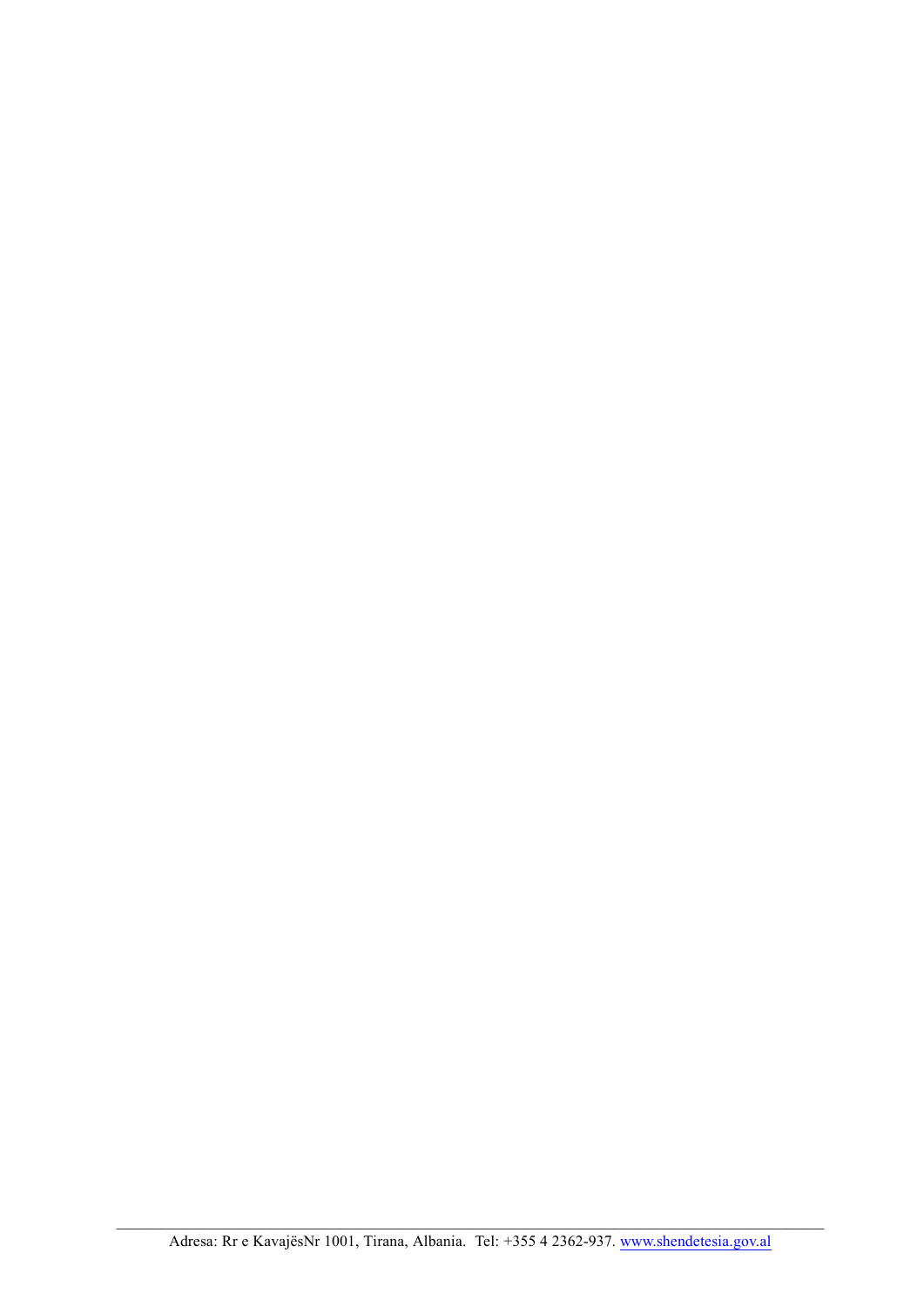Përshkrim i shkurtër i kontratës: **"B2- Blerje barna Gjaku dhe organet formuese të gjakut, Lënde kontrasti për CT, Lëndë Kontrasti gastrointestinale, Lëndë kontrasti për MRI, Metabolizmi dhe trakti tretës, Organet e shqisave, Psikiatrik, Sistemi kardiovaskular, Sistemi muskolo-skeletik dhe Sistemi nervor" ndarë në 124 lote - Marrëveshje Kuadër me disa operatorë ekonomik (një OE të vetëm fitues për sejcilin lot)- ku të gjitha kushtet janë të përcaktuara - me afat 24 muaj"**

Fondi limit: **në total për 24 muaj per te gjitha lotet 5,504,749,214 (pesë miliard e pesëqind e katër milion e shtatëqind e dyzet e nëntë mijë e dyqind e katërmbëdhjetë) Lekë pa TVSH.**

Data e zhvillimit të tenderit:31.03.2020

Kohëzgjatja e kontratës: **24 muajnganënshkrimi I kontrates**

Publikime të mëparshme *(nëse zbatohet):* Buletini i Njoftimeve Publike *[Data] [Numri]* Kriteret e përzgjedhjes së fituesit: çmimi më i ulët X, ofertaekonomikisht më e favorshme

Njoftojme se, kane qenë pjesëmarrës në procedurë këta ofertues me vlerat përkatëse të ofruara: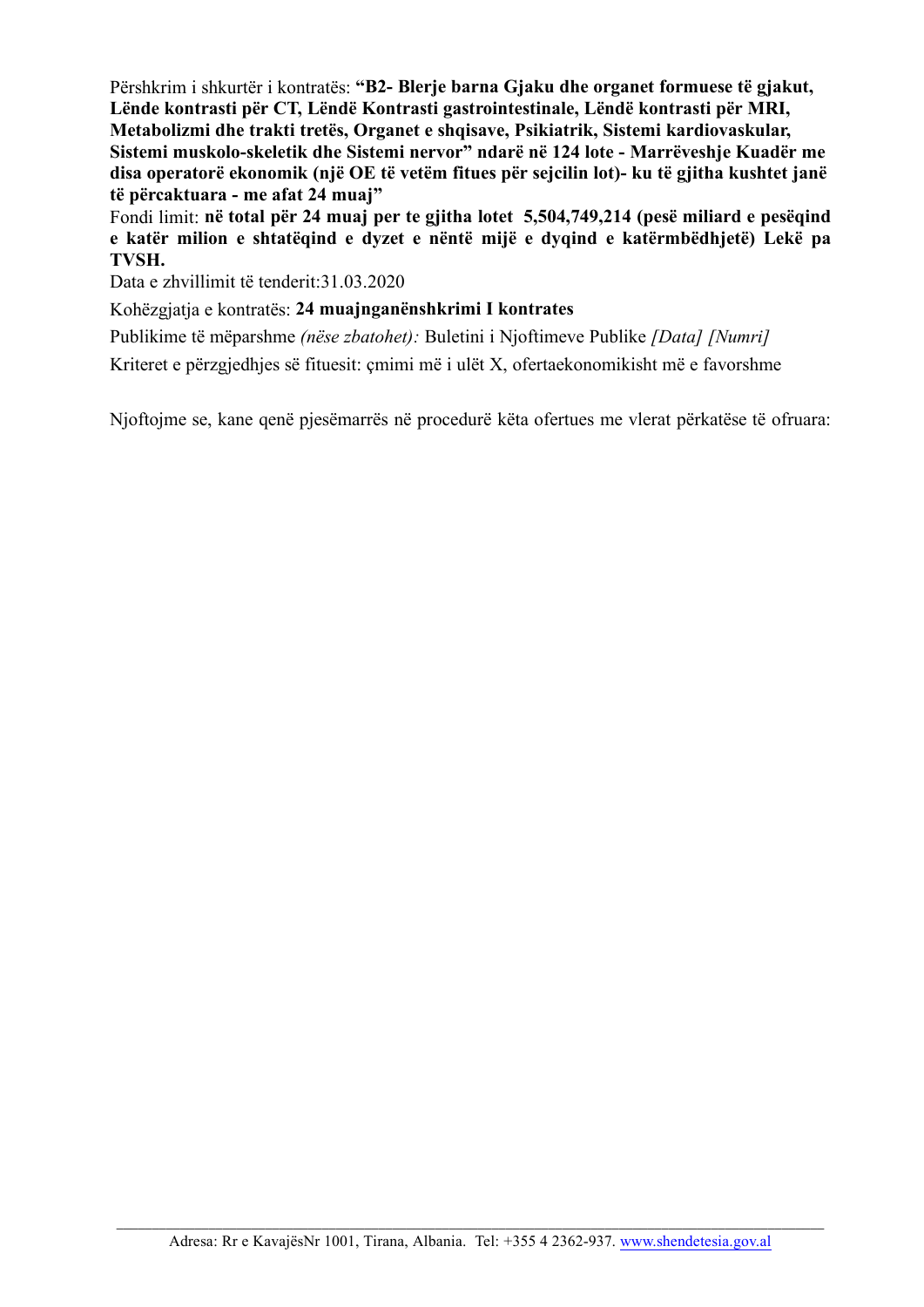|                | B2- Blerje barna Gjaku dhe organet formuese te gjakut, Lende kontrasti per CT, Lende Kontrasti gastrointestinale, Lende kontrasti per MRI, Metabolizmi dhe trakti tretes, Organet e shqisave,<br>Psikiatrik, Sistemi kardiovaskular, Sistemi muskolo-skeletik dhe Sistemi nervor |                                                                                                                                                               |                                                                 |                                                                  |                                                                               |                          |                          |  |  |
|----------------|----------------------------------------------------------------------------------------------------------------------------------------------------------------------------------------------------------------------------------------------------------------------------------|---------------------------------------------------------------------------------------------------------------------------------------------------------------|-----------------------------------------------------------------|------------------------------------------------------------------|-------------------------------------------------------------------------------|--------------------------|--------------------------|--|--|
| Nr             | <b>Sistemi</b>                                                                                                                                                                                                                                                                   | Lot/Principi aktiv                                                                                                                                            | Formë-<br>doza                                                  | Njësia                                                           | Fondi limit 24 muaj (vlera e<br>pritshme e kontratave) leke pa<br><b>TVSH</b> | <b>Ofertues</b>          | Vlera e ofertuar         |  |  |
| 5              | Gjaku dhe organet<br>formuese te gjakut                                                                                                                                                                                                                                          | Lot5 Human Hepatitis B<br>imunoglobulin                                                                                                                       | 50 IU/ml -<br>2ml                                               | Flakon                                                           | 10,602,615.67                                                                 | Lekli                    | 7796                     |  |  |
| 6              | Gjaku dhe organet<br>formuese te gjakut                                                                                                                                                                                                                                          | Lot6 Human Plasma<br>Immunoglobulin                                                                                                                           | $50 \frac{\text{gr}}{1 - 50}$<br>ml                             | Flakon/<br>Flakon + set infuzioni                                | 120,667,595.21                                                                | Pa oferte                |                          |  |  |
| $\overline{7}$ | Gjaku dhe organet<br>formuese te gjakut                                                                                                                                                                                                                                          | Lot7 Human plasma proteins<br>(thereof Immunoglobulin at least<br>$95\%$ ) + Immunoglobulin M (IgM) +<br>Immunoglobulin $A (IgA) +$<br>Immunoglobulin G (IgG) | $(50 \text{ mg} + 6)$<br>$mg + 6 mg +$<br>38 mg)/1 ml -<br>50ml | Flakon                                                           | 121,064,374.34                                                                | Lekli                    | 19186                    |  |  |
| 8              | Gjaku dhe organet<br>formuese te gjakut                                                                                                                                                                                                                                          | Lot8 Iloprost                                                                                                                                                 | $20 \mu g/ml - 1$<br>ml                                         | Ampule                                                           | 5,001,704.55                                                                  | Intermed                 | 4000                     |  |  |
| $\mathbf{Q}$   | Gjaku dhe organet<br>formuese te gjakut                                                                                                                                                                                                                                          | Lot9 IRON (III) Sucrose complex                                                                                                                               | $100$ mg/5 ml<br>$-5$ ml                                        | Ampule                                                           | 988,312.66                                                                    | Megapharma<br>ViniPharma | 244<br>365               |  |  |
| 10             | Gjaku dhe organet<br>formuese te gjakut                                                                                                                                                                                                                                          | Lot10 Mannitol                                                                                                                                                | 20% - 250 ml                                                    | Flakon                                                           | 58,682,714.54                                                                 | Aldoshfarma              | 197                      |  |  |
| 11             | Gjaku dhe organet<br>formuese te gjakut                                                                                                                                                                                                                                          | Lot11 Nadroparine calcium                                                                                                                                     | 5700 IU<br>Axa/0.6ml                                            | Shiringe e para<br>pergatitur                                    | 11,154,581.15                                                                 | FloriFarma               | 277,2                    |  |  |
| 12             | Gjaku dhe organet<br>formuese te gjakut                                                                                                                                                                                                                                          | Lot12 Phospholipids fraction from<br>porcine lung x 80mg/ml                                                                                                   | $\overline{80}$ mg/ml -<br>$1.5$ ml                             | Flakon                                                           | 11,161,588.00                                                                 | Medicamenta              | 26260                    |  |  |
| 13             | Gjaku dhe organet<br>formuese te gjakut                                                                                                                                                                                                                                          | Lot13 Phytomenadion (Vitamin K)                                                                                                                               | $10mg/1ml - 1$<br>ml                                            | Ampule                                                           | 3,310,093.93                                                                  | FarmaNetAlbania          | 44,3                     |  |  |
| 14             | Gjaku dhe organet<br>formuese te gjakut                                                                                                                                                                                                                                          | Lot14 Potassium chloride                                                                                                                                      | 75 mg/ml -10<br>ml                                              | Ampule                                                           | 86, 595, 579. 53                                                              | Medicamenta              | 61,94                    |  |  |
| 15             | Gjaku dhe organet<br>formuese te gjakut                                                                                                                                                                                                                                          | Lot15 Recombinant Coagulation<br>Factor VIII                                                                                                                  | 500 UI                                                          | Flakon (pluhur) + set<br>shoqërues per pergatitje<br>dhe aplikim | 20,756,758.74                                                                 | Pa oferte                |                          |  |  |
| 16             | Gjaku dhe organet<br>formuese te gjakut                                                                                                                                                                                                                                          | Lot16 Recombinant Factor IX                                                                                                                                   | 250 UI                                                          | Flakon (pluhur) + set<br>shoqërues per pergatitje<br>dhe aplikim | 15,437,001.46                                                                 | Pa oferte                |                          |  |  |
| 17             | Gjaku dhe organet                                                                                                                                                                                                                                                                | Lot17 Recombinant human C1-<br>inhibitor                                                                                                                      | 2100 IU/25                                                      |                                                                  |                                                                               | Lekli                    | $\overline{\phantom{a}}$ |  |  |
|                | formuese te gjakut                                                                                                                                                                                                                                                               | (Conestat alfa)                                                                                                                                               | ml                                                              | Flakon/ Ampule                                                   | 33,090,825.60                                                                 | Megapharma               | 104000                   |  |  |
| 18             | Gjaku dhe organet<br>formuese te gjakut                                                                                                                                                                                                                                          | Lot18 Sodium bicarbonate                                                                                                                                      | 840 mg/10<br>ml - 10 ml                                         | Flakon/ Ampule                                                   | 46,259,461.27                                                                 | Edna-Pharma              | 51                       |  |  |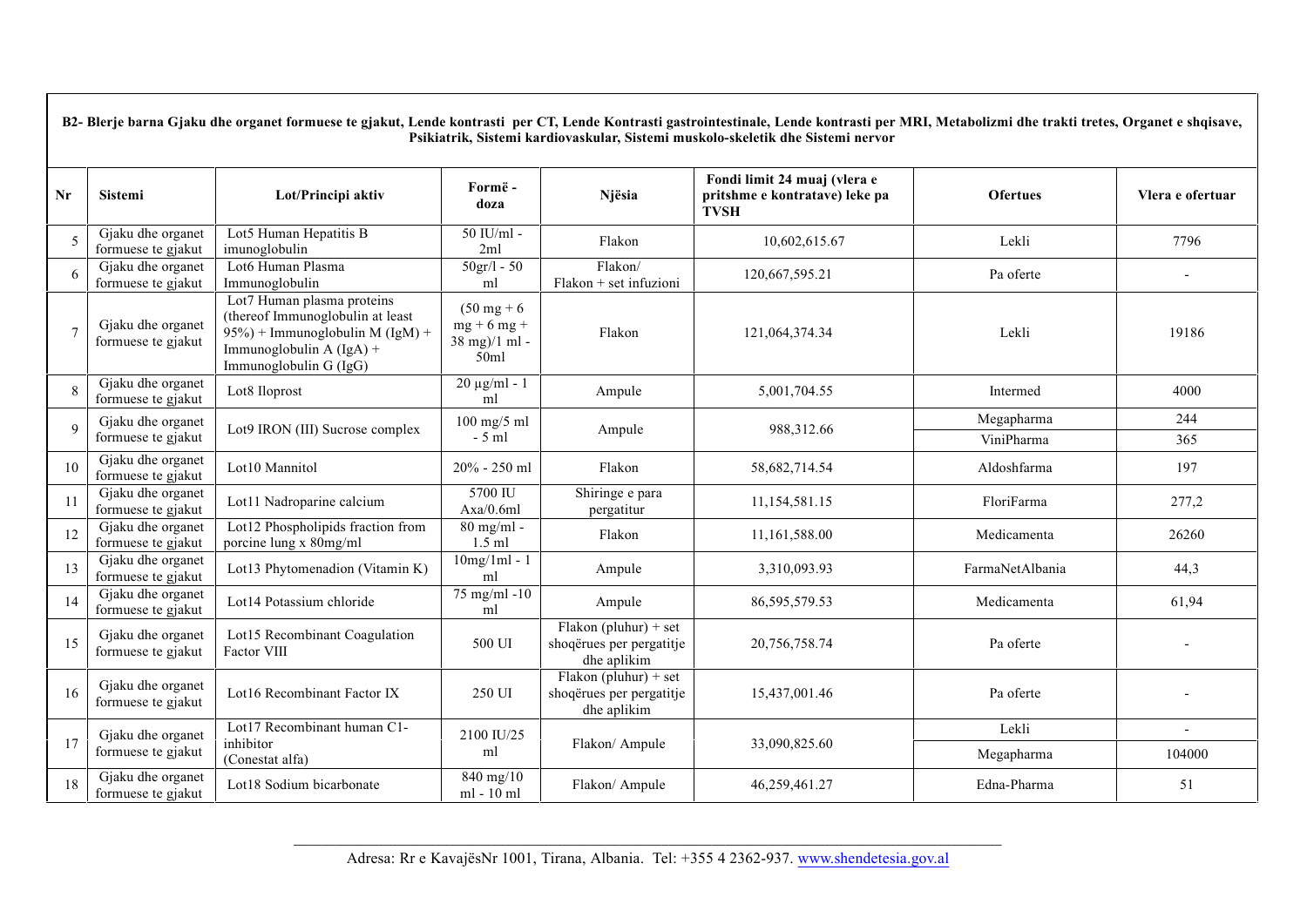| 19 | Gjaku dhe organet<br>formuese te gjakut | Lot19 Sodium chloride                                                                                                                                                                                                                                                                                                                                                                                                                                                                                                                                                                                                         | $0,9\% - 1000$<br>ml                          | Flakon                        | 28,776,501.03  | Edna-Pharma                                                | 184     |
|----|-----------------------------------------|-------------------------------------------------------------------------------------------------------------------------------------------------------------------------------------------------------------------------------------------------------------------------------------------------------------------------------------------------------------------------------------------------------------------------------------------------------------------------------------------------------------------------------------------------------------------------------------------------------------------------------|-----------------------------------------------|-------------------------------|----------------|------------------------------------------------------------|---------|
| 20 | Gjaku dhe organet<br>formuese te gjakut | Lot20 Sodium chloride                                                                                                                                                                                                                                                                                                                                                                                                                                                                                                                                                                                                         | 1000mg/10ml<br>$-10$ ml                       | Ampule                        | 10,051,420.96  | FlorFarma                                                  | 52      |
| 21 | Gjaku dhe organet<br>formuese te gjakut | Lot21 Sodium Chloride                                                                                                                                                                                                                                                                                                                                                                                                                                                                                                                                                                                                         | $0.9\% - 100$<br>ml                           | Flakon                        | 15,272,643.93  | Edna-Pharma                                                | 89      |
| 22 | Gjaku dhe organet<br>formuese te gjakut | Lot22 Sodium chloride                                                                                                                                                                                                                                                                                                                                                                                                                                                                                                                                                                                                         | $0.9\% - 500$<br>ml                           | Flakon                        | 525,774,735.06 | BOE Trimed+EDNA -<br>FARMA+FLORFARMA+REJSI<br><b>FARMA</b> | 103,8   |
| 23 | Gjaku dhe organet<br>formuese te gjakut | Lot23 Sodium chloride                                                                                                                                                                                                                                                                                                                                                                                                                                                                                                                                                                                                         | $0.9\% - 250$<br>ml                           | Flakon                        | 76,092,020.60  | Aldoshfarma                                                | 93,6    |
| 24 | Gjaku dhe organet<br>formuese te gjakut | Lot24 Sodium chloride $+$<br>Potassium acetate + Magnesium<br>acetate trihydrate + Glucose<br>monohydrate                                                                                                                                                                                                                                                                                                                                                                                                                                                                                                                     | 500 ml                                        | Flakon                        | 3,965,646.56   | Pa oferte                                                  |         |
| 25 | Gjaku dhe organet<br>formuese te gjakut | Lot25 Sodium lactate + Sodium<br>chloride + Potassium chloride +<br>Calcium chloride dihydrate                                                                                                                                                                                                                                                                                                                                                                                                                                                                                                                                | 500 ml                                        | Flakon                        | 85,772,617.25  | FlorFarma                                                  | 113,3   |
| 26 | Gjaku dhe organet<br>formuese te gjakut | Lot26 Soya bean oil, refined                                                                                                                                                                                                                                                                                                                                                                                                                                                                                                                                                                                                  | 200 mg/ml -<br>500 ml                         | Flakon                        | 3,966,066.76   | RejsiFarma                                                 | 1152,92 |
| 27 | Gjaku dhe organet<br>formuese te gjakut | Lot27 Soya-bean oil, Refined +<br>Glucose anhydrous(as Glucose<br>monohydrate) + Alanine +<br>Arginine + Aspartic acid + Calcium<br>chloride anhydrous (as Calcium<br>chloride dihydrate) + Glutamic acid<br>$+$ Glycine $+$ Histidine $+$ Isoleucine<br>+ Leucine + Lysine (as Lysine<br>hydrochloride) + Magnesium<br>sulphate anhydrous (as Magnesium<br>sulphate heptahydrate) +<br>Methionine + Phenylalanine +<br>Potassium chloride + Proline +<br>Serine + Sodium acetate anhydrous<br>(as Sodium acetate trihydrate) +<br>Sodium glycerophosphate, Hydrated<br>$+$ Threonine $+$ Tryptophan $+$<br>Tyrosine + Valine | $1440$ ml                                     | Flakon                        | 84,440,564.73  | RejsiFarma                                                 | 2896,74 |
| 28 | Gjaku dhe organet<br>formuese te gjakut | Lot28 Tinzaparine sodium                                                                                                                                                                                                                                                                                                                                                                                                                                                                                                                                                                                                      | $4.500$ anti-Xa<br>$IU/0.45ml -$<br>$0.45$ ml | Shiringe e para<br>pergatitur | 68,974,556.27  | Pa oferte                                                  |         |
| 29 | Gjaku dhe organet                       | Lot29 Tranexamic acid                                                                                                                                                                                                                                                                                                                                                                                                                                                                                                                                                                                                         | 500 mg/5 ml                                   | Ampule                        | 5,082,809.82   | Megapharma                                                 | 91,3    |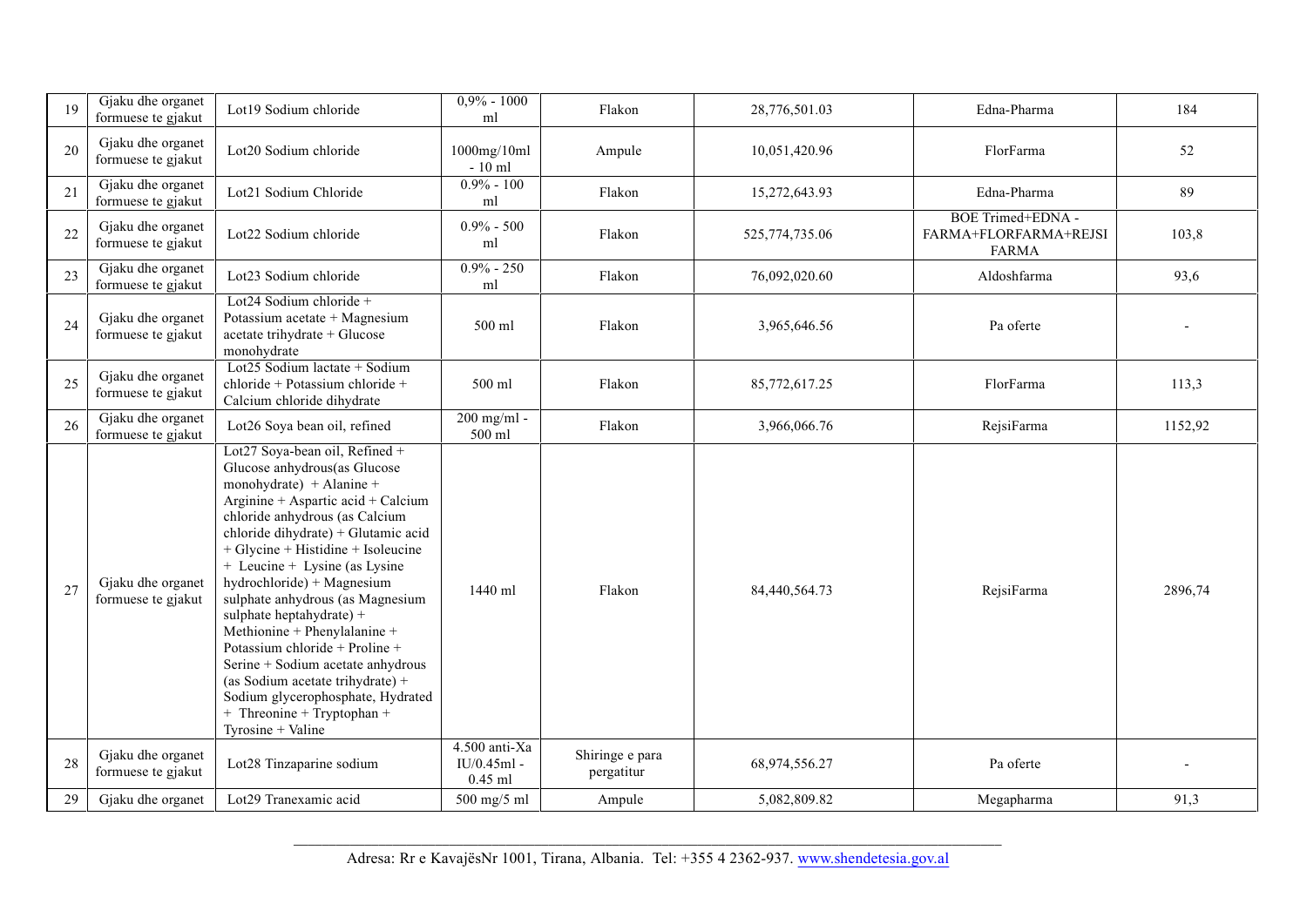|    | formuese te gjakut                   |                                                                        | $-5$ ml                                |                               |               |                              |             |
|----|--------------------------------------|------------------------------------------------------------------------|----------------------------------------|-------------------------------|---------------|------------------------------|-------------|
|    | Lende kontrasti                      |                                                                        |                                        |                               |               | DELTA PHARMA - AL            | 3020        |
| 30 | per CT                               | Lot30 Iodine x 300mg/ml                                                | $100$ ml                               | Flakon                        | 14,042,465.82 | Incomed                      | 3023,1      |
| 31 | Lende kontrasti<br>per CT            | Lot31 Iodine x 350mg/ml                                                | $100$ ml                               | Flakon                        | 38,166,590.57 | <b>BOE</b> Incomed+Florfarma | 3414        |
| 32 | Lende kontrasti<br>per CT            | Lot32 Iodine x 350mg/ml                                                | 200 ml                                 | Flakon                        | 41,681,834.23 | BOE Incomed+Florfarma        | 6696        |
| 33 | Lende kontrasti                      | Lot33 Iodine x 370mg/ml                                                | $100$ ml                               | Flakon                        | 54,449,640.40 | Incomed                      | 3550        |
|    | per CT                               |                                                                        |                                        |                               |               | DELTA PHARMA - AL            | 3580        |
| 34 | Lende kontrasti                      | Lot34 Iodine x 370mg/ml                                                | $200 \text{ ml}$                       | Flakon                        | 97,045,411.71 | Incomed                      | 5000        |
|    | per CT                               |                                                                        |                                        |                               |               | DELTA PHARMA - AL            | 6258        |
| 35 | Lende Kontrasti<br>gastrointestinale | Lot35 Amidotrizoic acid,<br>Meglumine salt $+$ Sodium<br>amidotrizoate | $(66 \text{ gr } +10)$<br>$gr)/100$ ml | Flakon                        | 2,913,962.34  | <b>DELTA PHARMA - AL</b>     | 852         |
| 36 | Lende kontrasti<br>per MRI           | Lot36 Gadopentenic acid (as<br>Dimeglumine salt)                       | 469.01<br>$mg/ml - 10$<br>ml           | Flakon                        | 12,295,999.28 | Pa oferte                    |             |
| 37 | Metabolizmi dhe<br>trakti tretes     | Lot37 Ascorbic acid<br>(Vitamine C)                                    | $100$ mg/2 ml<br>$-2$ ml               | Ampule                        | 60,989,490.00 | Alfarmakos                   | 54          |
| 38 | Metabolizmi dhe                      | Lot38 Atorvastatine                                                    | $20$ mg                                | Tablete                       | 2,509,726.78  | Aldoshfarma                  | 2,99        |
|    | trakti tretes                        |                                                                        |                                        |                               |               | Trimed                       | 3,73        |
| 39 | Metabolizmi dhe                      | Lot39 Atropine sulphate                                                | $1$ mg/1 ml - 1                        | Ampule                        | 10,485,352.80 | Ilma                         | 48,5        |
|    | trakti tretes                        |                                                                        |                                        | ml                            |               | Aldoshfarma                  | 48,6        |
| 40 | Metabolizmi dhe<br>trakti tretes     | Lot40 Calcium gluconate                                                | $1$ gr/ $10$ ml -<br>$10 \text{ ml}$   | Flakon/ Ampule                | 24,304,543.57 | FlorFarma                    | 46          |
| 41 | Metabolizmi dhe<br>trakti tretes     | Lot41 Drotaverine hydrochloride                                        | 40 mg/2 ml -<br>$2 \text{ ml}$         | Ampule                        | 1,049,881.50  | Ilma<br>Aldoshfarma          | 21<br>21,06 |
|    | Metabolizmi dhe                      |                                                                        | 20 mg/1 ml -                           |                               |               |                              |             |
| 42 | trakti tretes                        | Lot42 Hyoscine butylbromide                                            | 1 <sub>m1</sub>                        | Ampule                        | 10,656,122.32 | Aldoshfarma                  | 16,9        |
| 43 | Metabolizmi dhe<br>trakti tretes     | Lot43 Insulin Aspart                                                   | $100$ UI/ml - 3<br>ml                  | Shiringe e para<br>pergatitur | 1,391,846.95  | RejsiFarma                   | 811,56      |
| 44 | Metabolizmi dhe<br>trakti tretes     | Lot44 Insulin Detemir                                                  | $100$ UI/ml - 3<br>ml                  | Shiringe e para<br>pergatitur | 1,442,433.10  | RejsiFarma                   | 1207        |
| 45 | Metabolizmi dhe<br>trakti tretes     | Lot45 Insulin Glargine                                                 | $100$ UI/ml - 3<br>ml                  | Shiringe e para<br>pergatitur | 10,682,471.39 | Fufarma                      | 1280        |
| 46 | Metabolizmi dhe<br>trakti tretes     | Lot46 Insulin Glulisine                                                | $100$ UI/ml - 3<br>ml                  | Shiringe e para<br>pergatitur | 2,970,416.87  | Fufarma                      | 608         |
| 47 | Metabolizmi dhe<br>trakti tretes     | Lot47 Insulin Human (25/75)                                            | $100$ UI/ml - 3<br>ml                  | Shiringe e para<br>pergatitur | 994,303.21    | RejsiFarma                   | 487,52      |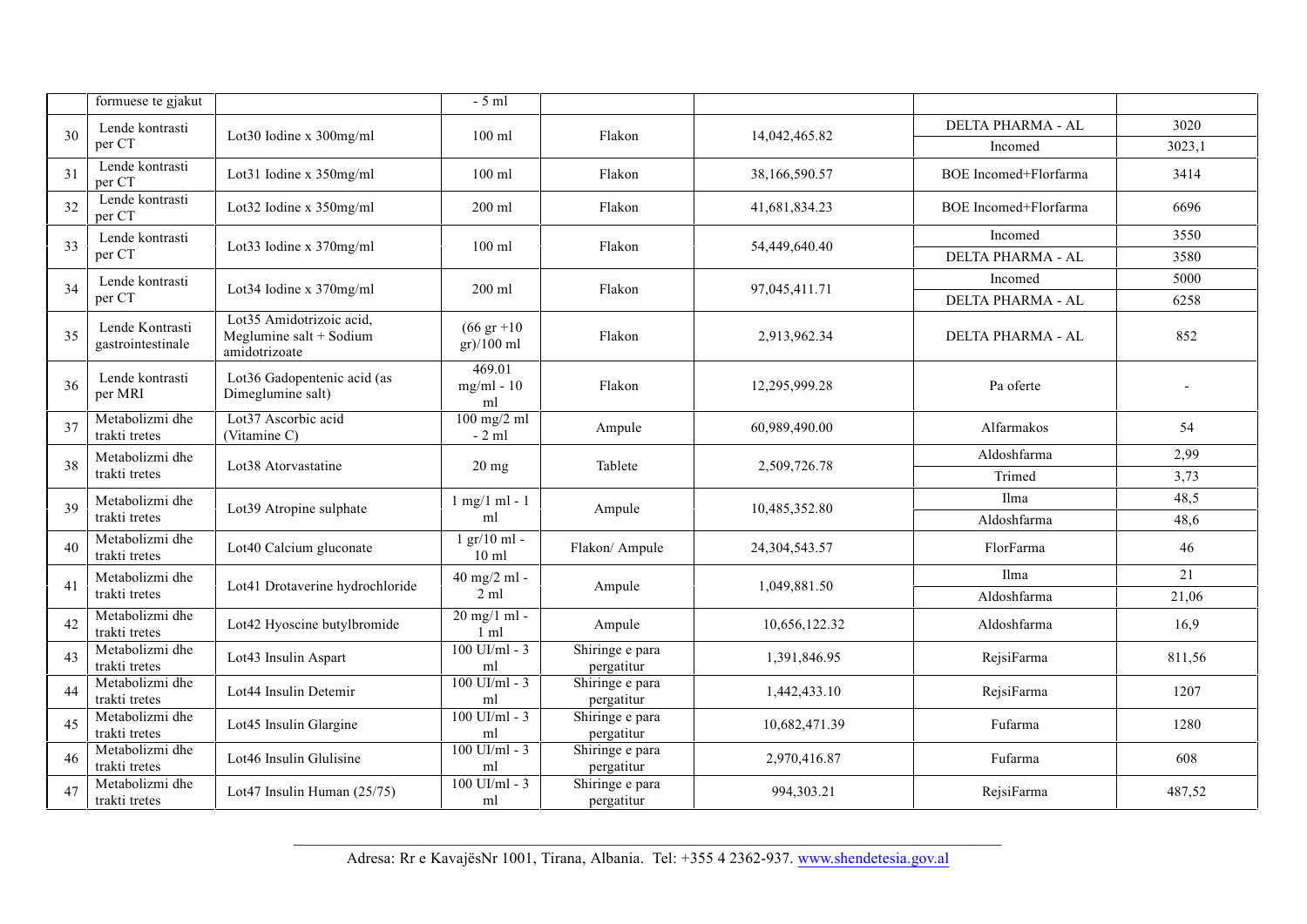| 48 | Metabolizmi dhe<br>trakti tretes | Lot48 Insulin Human (neutral)  | $100$ UI/ml -<br>3ml                | Shiringe e para<br>pergatitur | 6,779,743.10     | RejsiFarma                          | 462,9                    |
|----|----------------------------------|--------------------------------|-------------------------------------|-------------------------------|------------------|-------------------------------------|--------------------------|
| 49 | Metabolizmi dhe<br>trakti tretes | Lot49 Insulin Isophane         | 100 UI/ml -<br>3ml                  | Shiringe e para<br>pergatitur | 1,211,708.61     | RejsiFarma                          | 498,2                    |
| 50 | Metabolizmi dhe<br>trakti tretes | Lot50 Magnesium sulphate       | $2.5$ gr/10 ml -<br>$10 \text{ ml}$ | Flakon/<br>Ampule             | 32,913,952.18    | Megapharma                          | 47,8                     |
| 51 | Metabolizmi dhe                  | Lot51 Metoclopramide           | 10 mg/2 ml -                        | Ampule                        | 7,928,364.51     | Aldoshfarma                         | 9,8                      |
|    | trakti tretes                    | hydrochloride                  | $2 \text{ ml}$                      |                               |                  | Trimed                              | 13,72                    |
|    |                                  |                                |                                     |                               |                  | Aldoshfarma                         | 5,2                      |
|    |                                  |                                |                                     |                               |                  | CFO Pharma                          | $\overline{7}$           |
|    | Metabolizmi dhe                  |                                |                                     |                               |                  | DELTA PHARMA - AL                   | 6,1                      |
| 52 | trakti tretes                    | Lot52 Omeprazole               | $20 \text{ mg}$                     | Kapsule                       | 20,081,925.49    | Evita                               | 6,16                     |
|    |                                  |                                |                                     |                               |                  | Incomed                             | 8,5                      |
|    |                                  |                                |                                     |                               |                  | Trimed                              | 20                       |
|    |                                  |                                |                                     |                               |                  | Megapharma                          | 23,4                     |
| 53 | Metabolizmi dhe                  | Lot53 Omeprazole               | 40 mg                               | Flakon/<br>$Flakon + ampule$  | 362,937,833.85   | BOE Evita+Albania Neë Farm+<br>Edna | 482                      |
|    | trakti tretes                    |                                |                                     | (holluesi)                    |                  | Florfarma                           | $\sim$                   |
|    |                                  |                                |                                     |                               |                  | Aldoshfarma                         | 127,8                    |
| 54 | Metabolizmi dhe                  | Lot54 Ondansetron              | $8$ mg/4 ml - 4                     | Flakon/                       | 28, 197, 344. 17 | Megapharma                          | 136,4                    |
|    | trakti tretes                    |                                | ml                                  | Ampule                        |                  | Albania Neë Farm                    | 137,49                   |
|    |                                  |                                |                                     |                               |                  | CFO Pharma                          | 147                      |
| 55 | Metabolizmi dhe                  | Lot55 Papaverine hydrochloride | 40 mg/1 ml -                        | Ampule                        | 11,513,826.00    | Ilma                                | 53,98                    |
|    | trakti tretes                    |                                | $1 \text{ ml}$                      |                               |                  | Aldoshfarma                         | 54                       |
| 56 | Metabolizmi dhe                  | Lot56 Pyridoxine hydrochloride | $100 \text{ mg}/2 \text{ ml}$       | Ampule                        | 31,515,966.00    | Ilma                                | 53,98                    |
|    | trakti tretes                    | (Vitamin B6)                   | $-2$ ml                             |                               |                  | Aldoshfarma                         | 54                       |
| 57 | Metabolizmi dhe                  | Lot57 Thiamine hydrochloride   | 50 mg /1 ml -                       | Ampule                        | 28,333,476.00    | Ilma                                | 53,98                    |
|    | trakti tretes                    | (Vitamin B1)                   | $1 \text{ ml}$                      |                               |                  | Aldoshfarma                         | 54                       |
| 58 | Organet e<br>shqisave            | Lot58 Tobramycin               | $300$ mg $/4$<br>$ml - 4 ml$        | Flakon nje-doze               | 877,999.50       | Pa oferte                           | $\overline{\phantom{a}}$ |
| 59 | Psikiatria                       | Lot59 Clozapine                | 100 mg                              | Tablete                       | 1,077,303.71     | DELTA PHARMA - AL                   | 16,12                    |
|    |                                  |                                |                                     |                               |                  | Trimed                              | 17,9                     |
| 60 | Psikiatria                       | Lot60 Haloperidol              | $2$ mg/ml - $10$                    | Flakon                        | 6,852,870.75     | Trimed                              | 174,5                    |
|    |                                  |                                | ml                                  |                               |                  | Aldoshfarma                         | 174,65                   |
| 61 | Psikiatria                       | Lot61 Haloperidol              | $\overline{5}$ mg/1 ml -            | Ampule                        | 1,797,781.79     | Trimed                              | 35,2                     |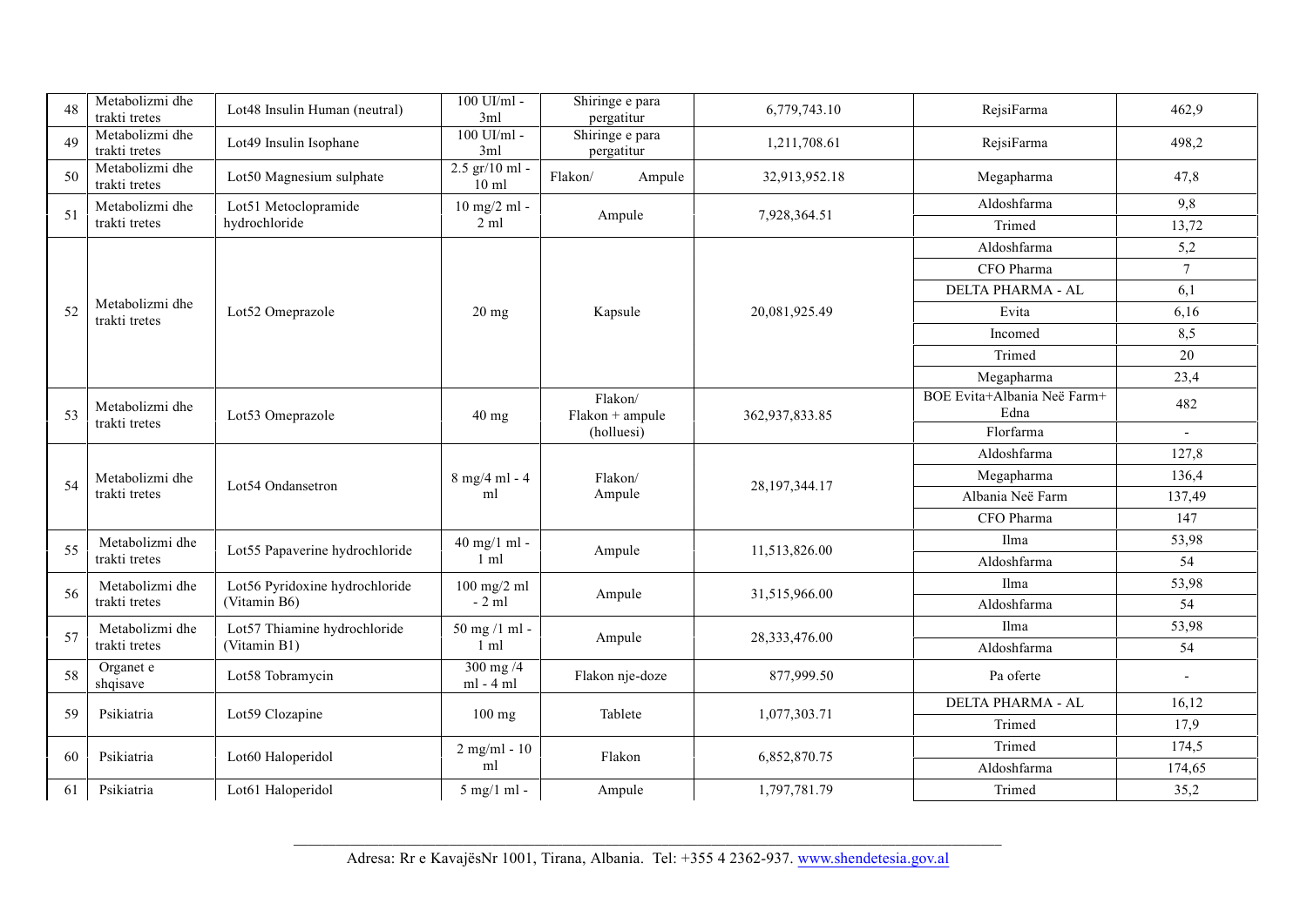|    |                           |                              | $1 \text{ ml}$              |                               |               | Aldoshfarma | 35,23                    |
|----|---------------------------|------------------------------|-----------------------------|-------------------------------|---------------|-------------|--------------------------|
|    |                           |                              |                             |                               |               | Aldoshfarma | 4,9                      |
| 62 | Psikiatria                | Lot62 Olanzapine             | $10 \text{ mg}$             | Tablete                       | 2,943,886.69  | Trimed      | 18,5                     |
|    |                           |                              |                             |                               |               | Aldoshfarma | 4,5                      |
| 63 | Psikiatria                | Lot63 Risperidone            | 2 <sub>mg</sub>             | Tablete                       | 1,276,744.44  | Megapharma  | 5,48                     |
|    |                           |                              |                             |                               |               | RejsiFarma  | 14,3                     |
| 64 | Sistemi<br>kardiovaskular | Lot64 Dobutamine             | 250 mg/20<br>ml - 20 ml     | Flakon                        | 15,999,290.20 | Megapharma  | 868                      |
| 65 | Sistemi<br>kardiovaskular | Lot <sub>65</sub> Adrenaline | $1mg/ml -$<br>1ml           | Ampule                        | 9,528,019.97  | Medicamenta | 43                       |
| 66 | Sistemi<br>kardiovaskular | Lot66 Amiodarone             | $150$ mg/3 ml<br>$-3$ ml    | Ampule                        | 4,382,991.34  | Pa oferte   | $\overline{\phantom{a}}$ |
| 67 | Sistemi                   | Lot67 Dopamine               | $10$ mg/ml - $5$            | Ampule                        | 4,675,091.46  | Megapharma  | 72,25                    |
|    | kardiovaskular            |                              | ml                          |                               |               | FlorFarma   | 140                      |
| 68 | Sistemi                   | Lot68 Enalapril              | $20$ mg                     | Tablete                       | 2,257,712.65  | Aldoshfarma | $\mathbf{1}$             |
|    | kardiovaskular            |                              |                             |                               |               | Trimed      | 10,5                     |
| 69 | Sistemi<br>kardiovaskular | Lot69 Enoximone              | $100$ mg/20<br>ml - 20 ml   | Flakon/ Ampule                | 1,324,284.14  | Pa oferte   | $\overline{\phantom{a}}$ |
| 70 | Sistemi                   | Lot70 Furosemide             | 20 mg/2 ml -                | Ampule                        | 44,658,344.28 | Megapharma  | 27                       |
|    | kardiovaskular            |                              | $2 \text{ ml}$              |                               |               | Incomed     | $\overline{a}$           |
| 71 | Sistemi<br>kardiovaskular | Lot71 Furosemide             | $40$ mg                     | Tablete                       | 1,018,242.15  | Megapharma  | 5,8                      |
| 72 | Sistemi<br>kardiovaskular | Lot72 Glyceryl trinitrate    | 50 mg/50 ml<br>$-50$ ml     | Flakon                        | 6,599,713.19  | Megapharma  | 1036                     |
| 73 | Sistemi<br>kardiovaskular | Lot73 Glyceryl trinitrate    | $5$ mg/1.5 ml -<br>$1.5$ ml | Ampule                        | 9,586,050.05  | Megapharma  | 188                      |
| 74 | Sistemi                   | Lot74 Lanatoside C           | $0.4$ mg/2 ml -             | Ampule                        | 2,961,561.96  | Ilma        | 52,9                     |
|    | kardiovaskular            |                              | $2 \text{ ml}$              |                               |               | Aldoshfarma | 52,92                    |
| 75 | Sistemi                   | Lot75 Lercanidipine          | $10 \text{ mg}$             | Tablete                       | 1,647,396.20  | Aldoshfarma | 2,8                      |
|    | kardiovaskular            |                              |                             |                               |               | Trimed      | 2,9                      |
| 76 | Sistemi<br>kardiovaskular | Lot76 Methacoline Chloride   | 30 mg                       | Flakonë (pluhur +<br>hollues) | 2,073,751.20  | Lekli       | 4147                     |
| 77 | Sistemi                   | Lot77 Methyldopa             | 250 mg                      | Tablete                       | 1,443,448.65  | Aldoshfarma | 4,8                      |
|    | kardiovaskular            |                              |                             |                               |               | Trimed      | 5,9                      |
| 78 | Sistemi                   | Lot78 Nebivolol              | 5 <sub>mg</sub>             | Tablete                       | 1,088,211.00  | Aldoshfarma | 6,8                      |
|    | kardiovaskular            |                              |                             |                               |               | Trimed      | 19                       |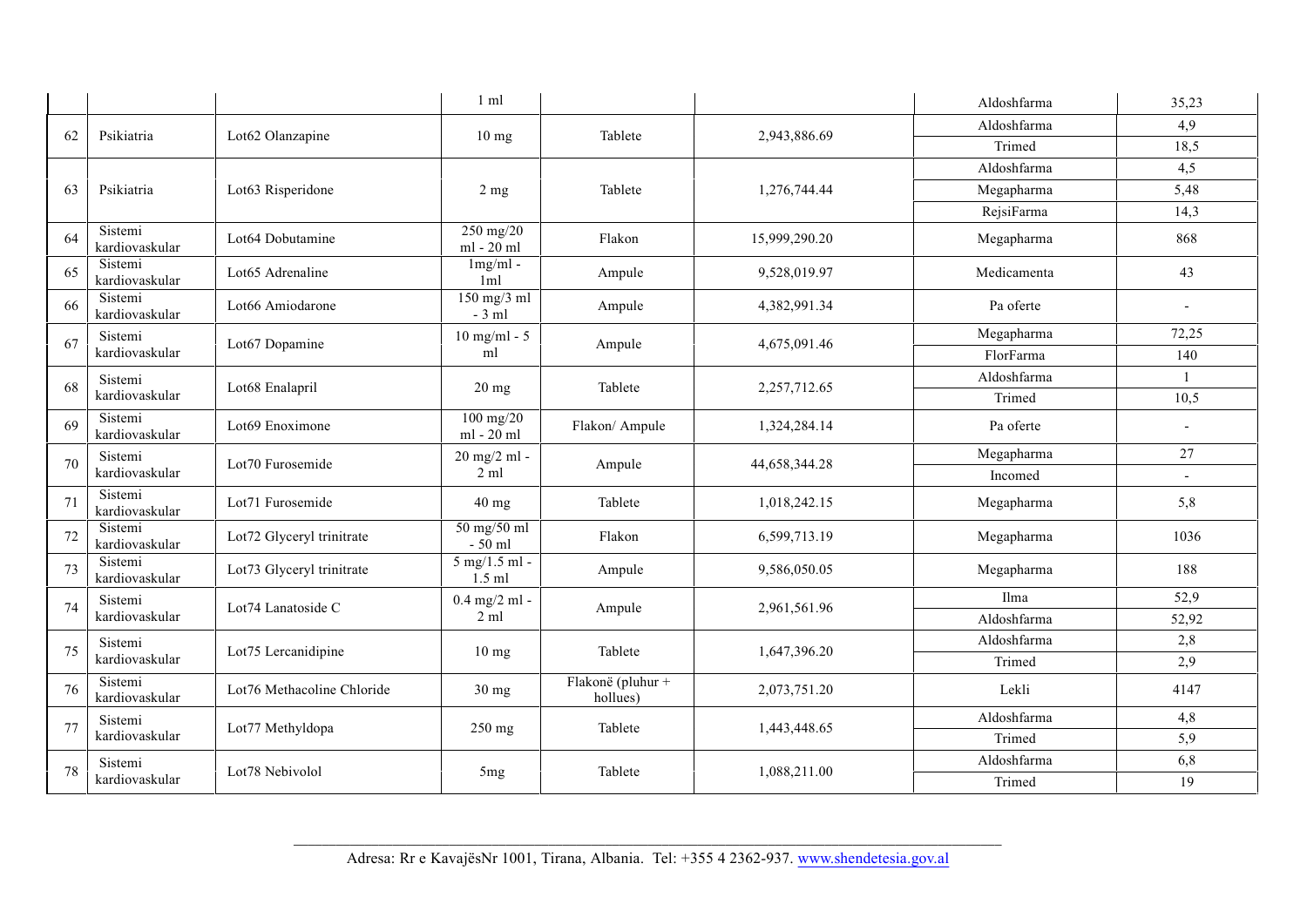| 79 | Sistemi<br>kardiovaskular    | Lot79 Nifedipine                       | $10 \text{ mg}$                   | Tablete                                | 1,587,636.18  | Aldoshfarma                            | $\tau$  |
|----|------------------------------|----------------------------------------|-----------------------------------|----------------------------------------|---------------|----------------------------------------|---------|
| 80 | Sistemi<br>kardiovaskular    | Lot80 Noradrenaline Tartrate           | $8$ mg/4 ml - 4<br>ml             | Ampule                                 | 5,945,591.86  | <b>BOE</b><br>Vinipharma+Incomed+Evita | 193     |
| 81 | Sistemi<br>kardiovaskular    | Lot81 Olmesartan                       | $20 \text{ mg}$                   | Tablete                                | 1,803,166.45  | Aldoshfarma                            | 4,2     |
| 82 | Sistemi<br>kardiovaskular    | Lot82 Porcine Brain derived<br>peptide | $215.2$ mg/ml<br>$-10$ ml         | Ampule                                 | 2,438,463.83  | RejsiFarma                             | 695,7   |
| 83 | Sistemi<br>kardiovaskular    | Lot83 Protamine sulphate               | 50 mg/5 ml                        | Flakon/<br>Ampule                      | 4,445,418.84  | Megapharma<br>DELTA PHARMA - AL        | 333,7   |
|    | Sistemi                      |                                        |                                   |                                        |               |                                        | 333,7   |
| 84 | kardiovaskular               | Lot84 Ranolazine                       | 375 mg                            | Tablete                                | 1,609,988.18  | Intermed                               | 102     |
| 85 | Sistemi<br>kardiovaskular    | Lot85 Spironolactone                   | $25 \text{ mg}$                   | Tablete                                | 1,680,134.40  | Aldoshfarma                            | 7,56    |
| 86 | Sistemi<br>kardiovaskular    | Lot86 Torasemide                       | $10$ mg/2 ml -<br>$2 \mathrm{ml}$ | Ampule                                 | 1,418,344.14  | Intermed                               | 66      |
|    |                              |                                        |                                   |                                        |               | DELTA PHARMA - AL                      | 1196    |
|    |                              |                                        |                                   |                                        |               | RejsiFarma                             | 1736,35 |
| 87 | Sistemi muskolo-             | Lot87 Zoledronic Acid                  | $4$ mg/5 ml                       | Flakon                                 | 29,480,714.64 | Evita                                  | 1965    |
|    | skeletik                     |                                        |                                   |                                        |               | CFO Pharma                             | 2150    |
|    |                              |                                        |                                   |                                        |               | FloriFarma                             | 2350    |
|    |                              |                                        |                                   |                                        |               | Incomed                                | 2500    |
| 88 | Sistemi muskolo-             | Lot88 Dantrolene Sodium                | $20$ mg                           | Flakon                                 | 7,304,955.84  | Lekli                                  | 8919    |
|    | skeletik                     |                                        |                                   |                                        |               | FarmaNetAlbania                        | 13900   |
| 89 | Sistemi muskolo-<br>skeletik | Lot89 Diclofenac Sodium                | 75 mg/3 ml -<br>3 ml              | Ampule                                 | 21,421,175.31 | Incomed                                | 28      |
|    |                              |                                        |                                   |                                        |               | CFO Pharma                             | 100     |
| 90 | Sistemi muskolo-<br>skeletik | Lot90 Ibuprofen                        | $100$ mg/5ml -<br>$100$ ml        | Flakon/Flakon +<br>shiringe te graduar | 2,733,553.27  | Evita                                  | 139,65  |
|    |                              |                                        |                                   |                                        |               | RejsiFarma                             | 159     |
| 91 | Sistemi muskolo-<br>skeletik | Lot91 Ibuprofen                        | 400mg/4ml                         | Ampule                                 | 8,375,279.04  | Evita                                  | 535,16  |
| 92 | Sistemi muskolo-<br>skeletik | Lot92 Ibuprofen                        | 800mg/8ml                         | Ampule                                 | 3,318,001.92  | Evita                                  | 1070,32 |
| 93 | Sistemi muskolo-             | Lot93 Ketoprofen                       |                                   |                                        | 8,914,523.87  | Trimed                                 | 44,2    |
|    | skeletik                     |                                        | $160$ mg/2 ml                     | Ampule                                 |               | Aldoshfarma                            | 44,4    |
| 94 | Sistemi muskolo-<br>skeletik | Lot94 Ketorolac                        | $30$ mg/ml -1<br>ml               | Ampule                                 | 2,988,663.81  | Aldoshfarma                            | 67,9    |
| 95 | Sistemi muskolo-             | Lot95 Pancuronium bromide              | $4$ mg/2 ml - 2                   | Ampule                                 | 26,307,072.00 | Florfarma                              | 216     |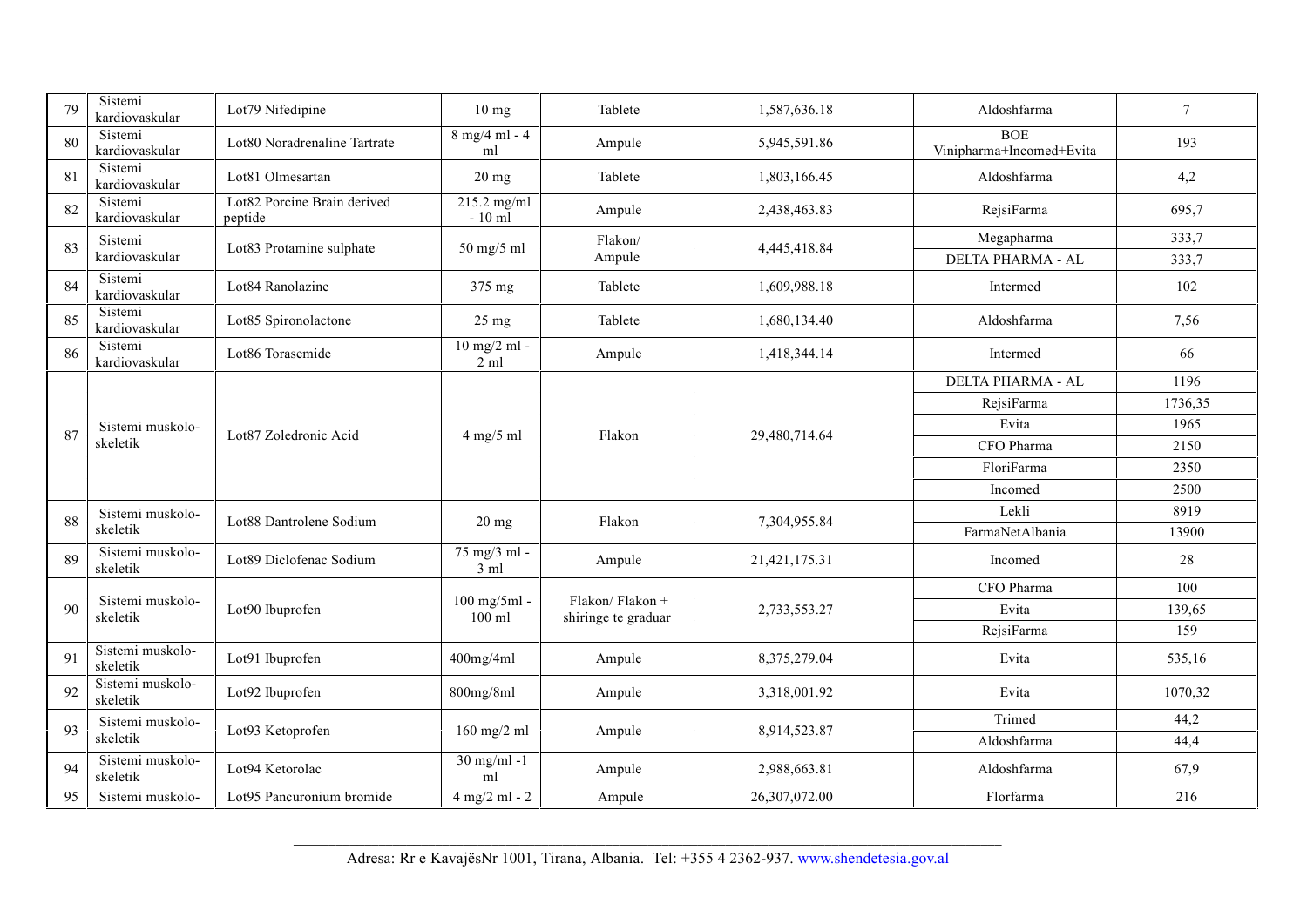|     | skeletik                     |                              | ml                                    |               |                 |                              |       |
|-----|------------------------------|------------------------------|---------------------------------------|---------------|-----------------|------------------------------|-------|
| 96  | Sistemi muskolo-<br>skeletik | Lot96 Suxamethonium chloride | $100$ mg                              | Flakon        | 8, 364, 736. 36 | Florfarma                    | 187   |
| 97  | Sistemi muskolo-             | Lot97 Vecuronium bromide     | $10 \text{ mg}$                       | Flakon        | 18,965,056.78   | Edna-Pharma                  | 949   |
|     | skeletik                     |                              |                                       |               |                 | Lekli                        | 1257  |
| 98  | Sistemi nervor               | Lot98 Bupivacaine            | $5$ mg/ml - 20<br>ml                  | Flakon        | 7,255,146.93    | Evita                        | 295   |
| 99  | Sistemi nervor               | Lot99 Choline alfoscerate    | $1000$ mg/4<br>$ml - 4 ml$            | Flakon        | 4,415,002.93    | Intermed                     | 252   |
| 100 | Sistemi nervor               | Lot100 Diazepam              | $10$ mg/2 ml -                        | Ampule        | 14,575,427.34   | Trimed                       | 15    |
|     |                              |                              | $2 \text{ ml}$                        |               |                 | Aldoshfarma                  | 15,12 |
| 101 | Sistemi nervor               | Lot101 Flumazenil            | $0.1$ mg/ml -<br>5 ml                 | Ampule        | 1,053,626.16    | Lekli                        | 1145  |
| 102 | Sistemi nervor               | Lot102 Haloperidol           | $50$ mg/ml - 1<br>ml                  | Ampule        | 941,119.13      | Trimed                       | 234,2 |
| 103 | Sistemi nervor               | Lot103 Ketamine              | $50$ mg/ml -<br>$10 \text{ ml}$       | Ampule        | 2,730,929.64    | Lekli                        | 1123  |
| 104 | Sistemi nervor               | Lot104 Lidocaine             | 20 mg/ml -                            | Flakon        | 11,067,688.80   | Ilma                         | 151   |
|     |                              |                              | 50 ml                                 |               |                 | Aldoshfarma                  | 151,2 |
| 105 | Sistemi nervor               | Lot105 Metamizole sodium     | $1 \text{ gr}/2 \text{ ml} - 2$<br>ml | Ampule        | 18,032,872.83   | Megapharma                   | 28,4  |
| 106 | Sistemi nervor               | Lot106 Midazolam             | $15$ mg/3 ml -<br>3 ml                | Ampule        | 5,190,846.77    | <b>BOE</b> Incomed+Florfarma | 111   |
| 107 | Sistemi nervor               | Lot107 Morphine              | $10$ mg/1 ml -<br>$1 \text{ ml}$      | Ampule        | 18,718,517.20   | Medicamenta                  | 166,5 |
| 108 | Sistemi nervor               | Lot108 Naloxone              | $0.04$ mg/2 ml                        | Flakon/Ampule | 967,219.30      | FarmaNetAlbania              | 299   |
| 109 | Sistemi nervor               | Lot109 Neostigmine bromide   | $0.5$ mg/1 ml -                       | Ampule        | 13,028,374.80   | Ilma                         | 52,9  |
|     |                              |                              | $1 \text{ ml}$                        |               |                 | Aldoshfarma                  | 52,92 |
| 110 | Sistemi nervor               | Lot110 Paracetamol           | 120 mg/5 ml-<br>100 ml                | Flakon        | 3,864,071.76    | Aldoshfarma                  | 90    |
| 111 | Sistemi nervor               | Lot111 Paracetamol           | 500 mg                                | Tablete       | 3,887,484.09    | Aldoshfarma                  | -1    |
| 112 | Sistemi nervor               | Lot112 Paracetamol           | 250 mg                                | Supozitor     | 1,049,864.16    | Aldoshfarma                  | 7,9   |
|     |                              |                              |                                       |               |                 | Trimed                       | 10,8  |
|     |                              |                              |                                       |               |                 | DELTA PHARMA - AL            | 103   |
|     |                              |                              | $10$ mg/ml -                          |               |                 | Evita                        | 75,47 |
| 113 | Sistemi nervor               | Lot113 Paracetamol           | $100$ ml                              | Flakon        | 34,044,740.41   | FlorFarma                    | 125   |
|     |                              |                              |                                       |               |                 | Medfau                       | 108   |
|     |                              |                              |                                       |               |                 |                              |       |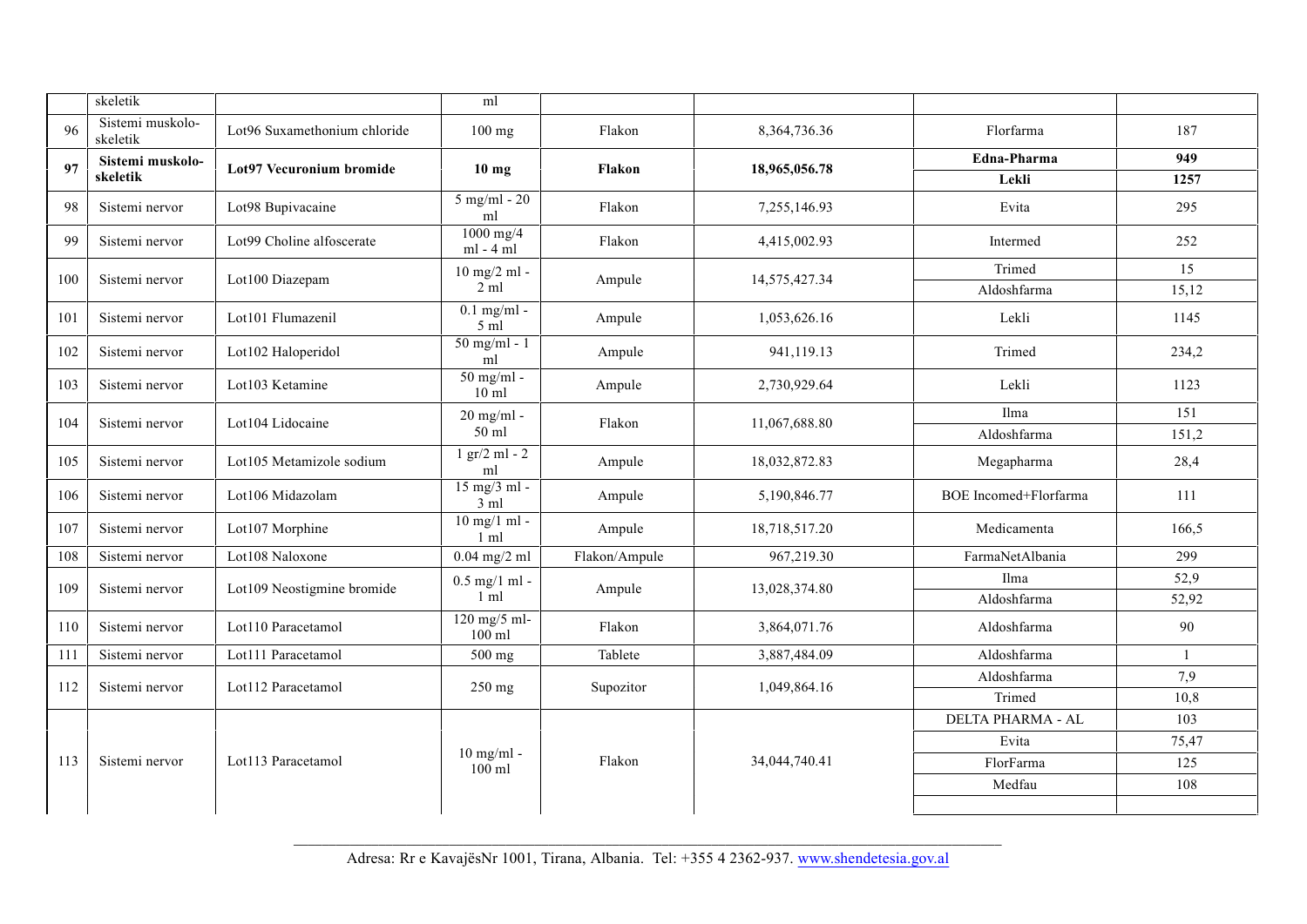|     |                |                                            |                                |                   |                | RejsiFarma         | 62.78  |
|-----|----------------|--------------------------------------------|--------------------------------|-------------------|----------------|--------------------|--------|
| 114 | Sistemi nervor | Lot114 Paracetamol                         | $gr/6.7$ ml -                  |                   |                | PHARMA ONE sh.p.k. | 180    |
|     |                |                                            | $6.7$ ml                       | Ampule            | 21,479,881.48  | Einfarma           | 179,2  |
| 115 | Sistemi nervor | Lot115 Pethidine hydrochloride             | $100$ mg/2 ml<br>$-2$ ml       | Ampule            | 6,041,075.26   | Medicamenta        | 148    |
| 116 | Sistemi nervor | Lot116 Phenobarbital                       | 200 mg/2ml -                   | Ampule            | 1,317,602.16   | Ilma               | 52,9   |
|     |                |                                            | $2 \text{ ml}$                 |                   |                | Aldoshfarma        | 52,92  |
| 117 | Sistemi nervor | Lot117 Phenytoin sodium                    | $50$ mg/ml -<br>$5 \text{ ml}$ | Flakon/<br>Ampule | 2,426,824.07   | FarmaNetAlbania    | 391    |
| 118 | Sistemi nervor | Lot118 Propofol                            | $10$ mg/ml -                   | Ampule            | 21,653,070.35  | Medfau             | 220    |
|     |                |                                            | $20 \text{ ml}$                |                   | RejsiFarma     | 154,61             |        |
| 119 | Sistemi nervor | Lot119 Propofol                            | $10$ mg/ml -<br>50ml           | Flakon            | 7,012,556.92   | RejsiFarma         | 563,24 |
| 120 | Sistemi nervor | Lot120 Sevoflurane                         | $100 \% - 250$                 | Flakon            | 195,597,512.29 | Incomed            | 12490  |
|     |                |                                            | ml                             |                   |                | Megapharma         | 12530  |
| 121 | Sistemi nervor | Lot121 Thiopental sodium                   | gr                             | Flakon            | 5,521,904.42   | FlorFarma          | 160,5  |
|     |                |                                            | $100$ mg/2 ml                  |                   |                | Trimed             | 34     |
| 122 | Sistemi nervor | Lot122 Tramadol hydrochloride              | $-2$ ml                        | Ampule            | 10,702,891.93  | Aldoshfarma        | 34,23  |
| 123 | Sistemi nervor | Lot123 Trihexyphenidyl<br>hydrochloride    | 5 <sub>mg</sub>                | Tablete           | 1,725,948.00   | Aldoshfarma        | 22,65  |
| 124 | Sistemi nervor | Lot124 Valproic Acid + Sodium<br>valproate | $145$ mg +<br>333 mg           | Tablete           | 964,683.42     | Fufarma            | 17,1   |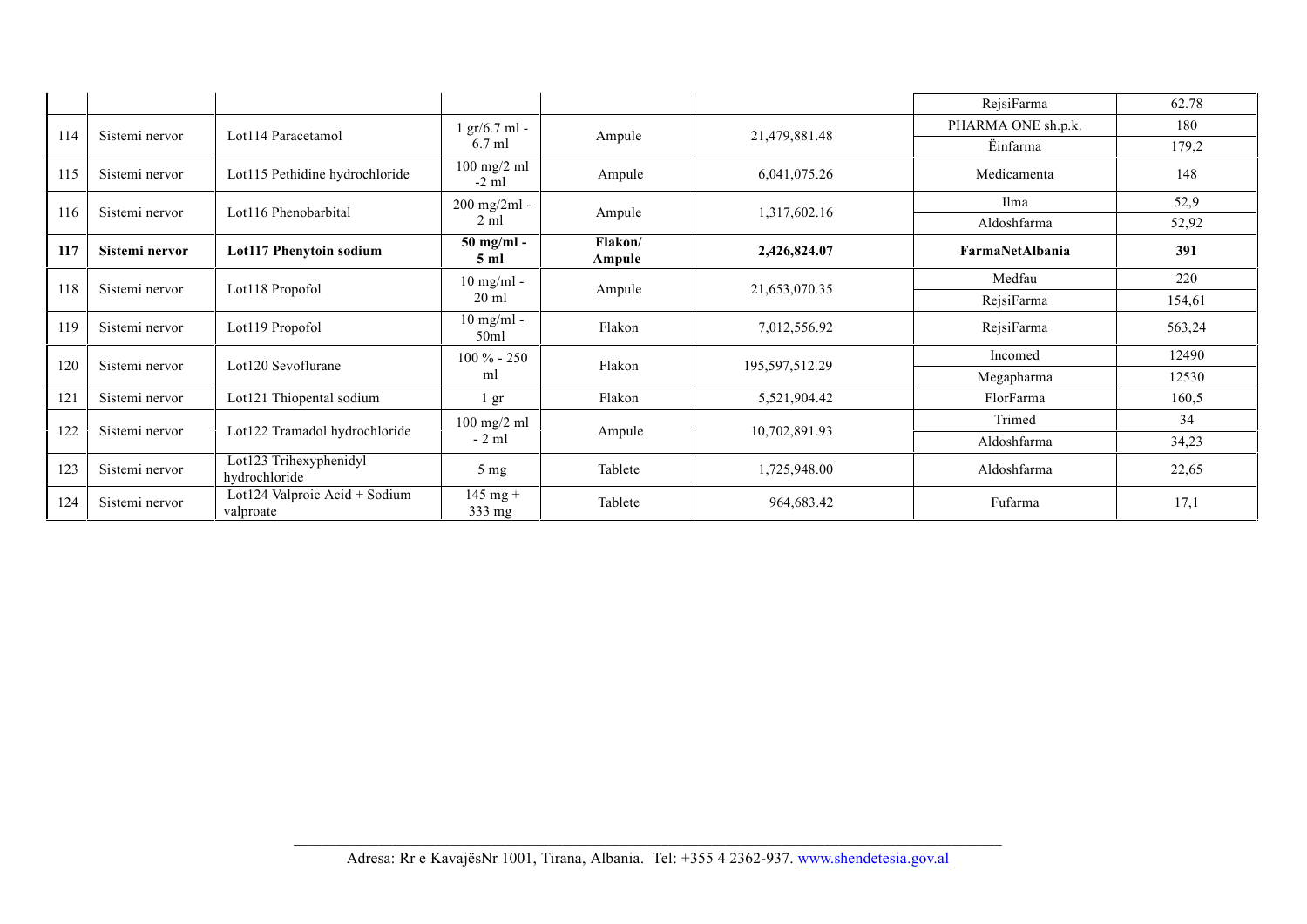Janë skualifikuar ofertuesit e mëposhtëm:

- **- Aldoshfarma Shpk për lotin: Lot78**
- **- CFO Pharma Shpk për Lot 52, Lot54, Lot87 dhe Lot90**
- **- DELTA PHARMA – AL për Lot83**
- **- Edna-Pharma për Lot97**
- **- FarmaNetAlbania për Lot88**
- **- FlorFarma për Lot53 dhe Lot67**
- **- Incomed për Lot34 dhe Lot70**
- **- Lekli për Lot17 dhe Lot97**
- **- PHARMA ONE sh.p.k. për Lot114**
- **- Trimed për Lot52**
- **- Winfarma për Lot114**

Përkatësisht për arsyet e mëposhtme:

- **-** Shoqeria**, Aldoshfarma** për lotin: **Lot78** nuk ka paraqitur sigurimin e ofertes sipas kritereve te DST.
- **-** Shoqeria**, CFO Pharma Shpk** për **Lot 52, Lot54, Lot87 dhe Lot90** nuk ka paraqitur sigurimin e ofertes sipas kritereve te DST dhe nuk eshte plotesuar formulari i ofertes se pavarur
- Shoqeria**, DELTA PHARMA – AL** për **Lot83** konkuron me nje bare te regjistruar dhe ne baze te ligjit 105/204 te barnave skualifikohet
- Shoqeria, **Edna-Pharma** për **Lot97 i cili** eshte bar i paregjistruar ne Shqiperi, por edhe pse deklaron qe eshte i regjistruar ne Gjermani nuk ka dokumentacion se nga cila kompani eshte e regjistruar por vetem nje autodeklarate nga Edna - Pharma.
- **-** Shoqeria**, FarmaNetAlbania** për **Lot88:** per lot88, mbi fondin limit dhe mungon sigurimi i ofertes
- **-** Shoqeria**, FlorFarma** për **Lot53 dhe Lot67:** per lot53 nuk ka paraqitur formular oferte dhe per lot67 oferta eshte mbi fondin limit
- **-** Shoqeria **Incomed** për **Lot34 dhe Lot70:** per lot34 mungon sigurimi i ofertes dhe per lot70 nuk ka paraqitur oferte dhe as sigurim oferte
- **-** Shoqeria**,Lekli** për **Lot17 dhe Lot97:** per lot17 nuk ka paraqitur dokumentacionin sipas kerkesave te DST ndersa per lot 97 ka paraqitur autorizimin nga AKBPM por qe eshte i skaduar me 09.03.2020
- **-** Shoqeria **PHARMA ONE sh.p.k.** për **Lot114:** per lot114 jane paraqitur dy oferta, nje nga Pharma One dhe nje nga Winfarma te cilat kane te njejtin administrator ne kundershtim te ligjit Nr. 9643, datë 20.11.2006, (i ndryshuar) neni 48 "Paraqitja dhe pranimi i ofertave"; Vendimit te Keshillit te Ministrave nr.914, date 29.12.2014 "Për miratimin e rregullave të prokurimit publik" (i ndryshuar) neni 63 "Dorezimi i ofertave" pika 2
- **-** Shoqeria**,Trimed** për **Lot52 dhe Lot102:** per te dyja keto lote ka ofertuar me kompanine KRKA, Autorizimin nga KRKA e ka vetem per vitin 2020 dhe nuk e mbulon periudhen 2020-2022 sikurse kerkohet ne DST
- **-** Shoqeria **Winfarma** për **Lot114** per lot114 jane paraqitur dy oferta nga Pharma One dhe nga Winfarma te cilat kane te njejtin administrator ne kundershtim te ligjit Nr. 9643, datë 20.11.2006, (i ndryshuar) neni 48 "Paraqitja dhe pranimi i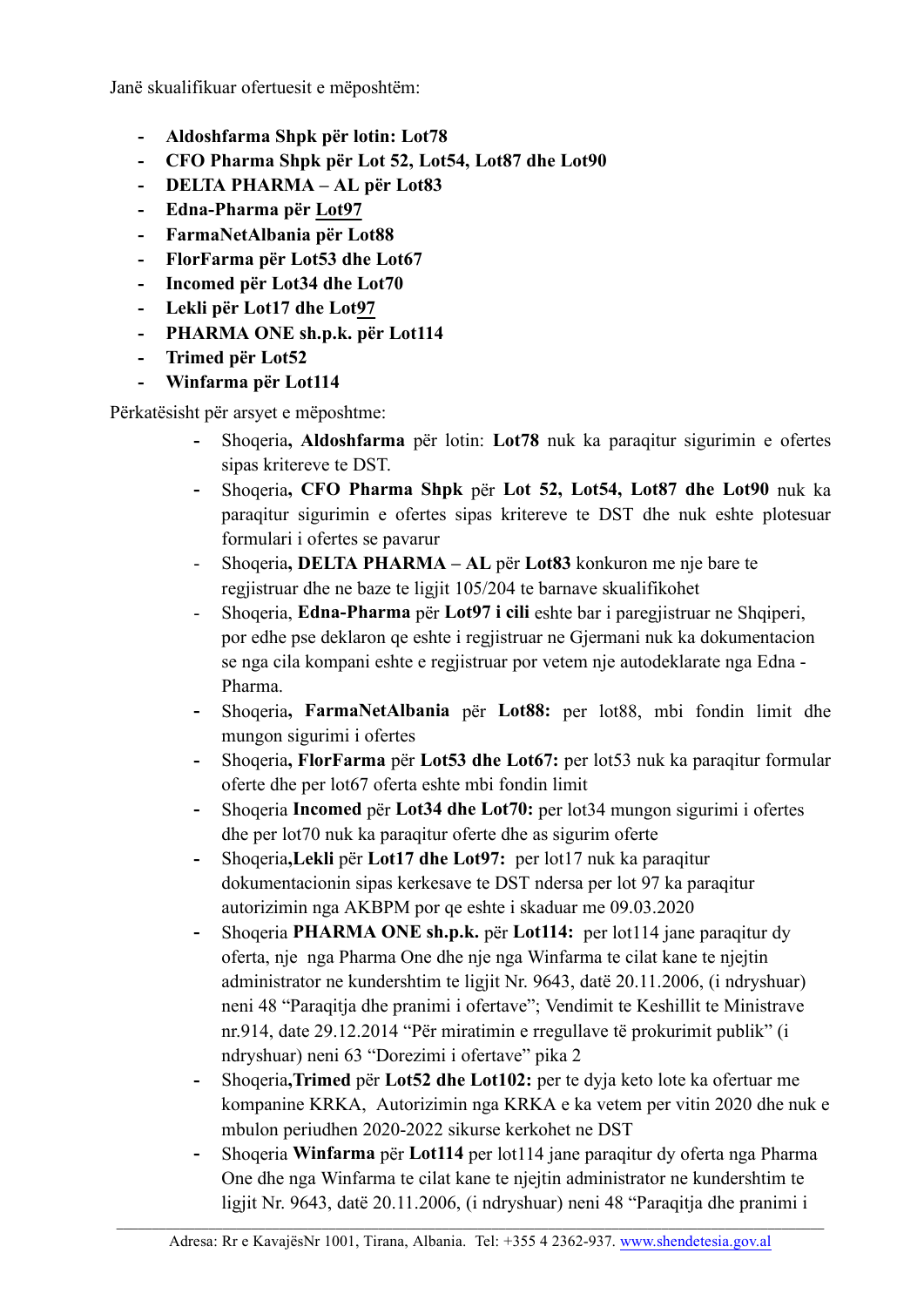ofertave"; Vendimit te Keshillit te Ministrave nr.914, date 29.12.2014 "Për miratimin e rregullave të prokurimit publik" (i ndryshuar) neni 63 "Dorezimi i ofertave" pika 2.

\* \* \*

Duke iu referuar procedurës së lartpërmendur njoftojme si me poshte :

1. Shoqeria **Aldosh-FarmaShpk me NIPTK31503045V Adresa : Tirane Tirane Tirane Rruga Myslym Keta, Ish -Antibiotiku, për ofertat e paraqiturasi më poshtë:**

| Lot/ Principi aktiv                   | Formë/doza          | Njësia            | Sasia e<br>pritshme sipas<br>loteve ne total<br>per 24 muaj | <b>Fond Limit</b><br>per Njesi | Oferta(cmim<br>per njesi ne<br>leke pa<br>TVSH) |
|---------------------------------------|---------------------|-------------------|-------------------------------------------------------------|--------------------------------|-------------------------------------------------|
| Lot10 Mannitol                        | 20% - 250 ml        | Flakon            | 297,868                                                     | 197.01                         | 197                                             |
| Lot23 Sodium chloride                 | $0.9\%$ - 250 ml    | Flakon            | 812,244                                                     | 93.68                          | 93,6                                            |
| Lot38 Atorvastatine                   | $20$ mg             | Tablete           | 163,430                                                     | 15.36                          | 2,99                                            |
| Lot42 Hyoscine<br>butylbromide        | 20 mg/1 ml - 1 ml   | Ampule            | 468,998                                                     | 22.72                          | 16,9                                            |
| Lot51 Metoclopramide<br>hydrochloride | $10$ mg/2 ml - 2 ml | Ampule            | 577,763                                                     | 13.72                          | 9,8                                             |
| Lot52 Omeprazole                      | $20$ mg             | Kapsule           | 824,875                                                     | 24.35                          | 5,2                                             |
| Lot54 Ondansetron                     | 8 mg/4 ml - 4 ml    | Flakon/<br>Ampule | 71,630                                                      | 393.65                         | 127,8                                           |
| Lot62 Olanzapine                      | 10 <sub>mg</sub>    | Tablete           | 140,872                                                     | 20.90                          | 4,9                                             |
| Lot63 Risperidone                     | 2 <sub>mg</sub>     | Tablete           | 88,969                                                      | 14.35                          | 4,5                                             |
| Lot68 Enalapril                       | $20$ mg             | Tablete           | 206,962                                                     | 10.91                          | 1                                               |
| Lot75 Lercanidipine                   | 10 <sub>mg</sub>    | Tablete           | 189,535                                                     | 8.69                           | 2,8                                             |
| Lot77 Methyldopa                      | 250 mg              | Tablete           | 179,370                                                     | 8.05                           | 4,8                                             |
| Lot79 Nifedipine                      | 10 <sub>mg</sub>    | Tablete           | 226,159                                                     | 7.02                           | $\overline{7}$                                  |
| Lot81 Olmesartan                      | $20$ mg             | Tablete           | 76,380                                                      | 23.61                          | 4,2                                             |
| Lot85 Spironolactone                  | 25 mg               | Tablete           | 222,240                                                     | 7.56                           | 7,56                                            |
| Lot94 Ketorolac                       | 30 mg/ml -1 ml      | Ampule            | 31,450                                                      | 95.03                          | 67,9                                            |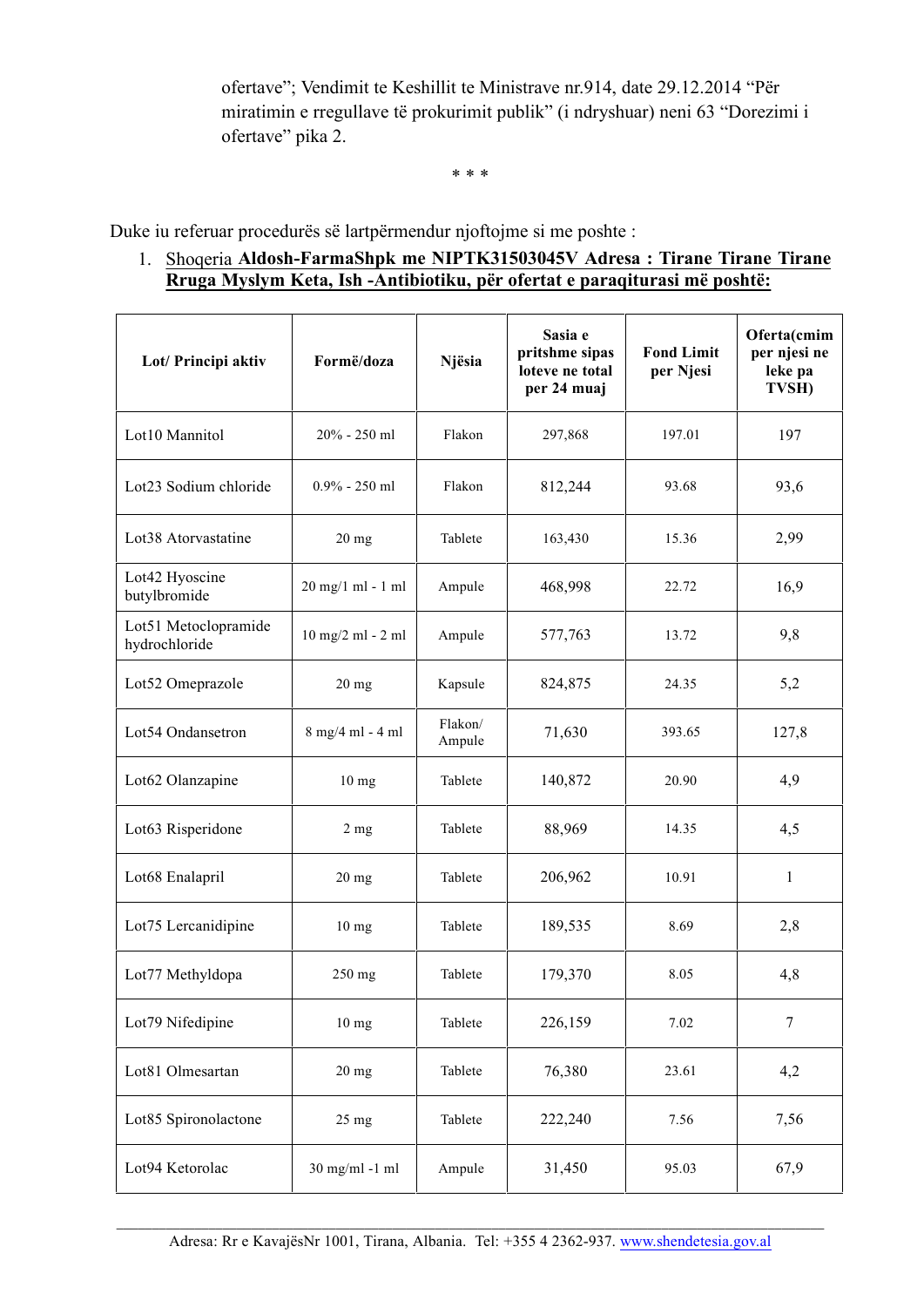| Lot110 Paracetamol                      | $120 \text{ mg}/5 \text{ ml} - 100$<br>ml | Flakon    | 19,285  | 200.37 | 90    |
|-----------------------------------------|-------------------------------------------|-----------|---------|--------|-------|
| Lot111 Paracetamol                      | $500$ mg                                  | Tablete   | 552,862 | 7.03   |       |
| Lot112 Paracetamol                      | $250 \text{ mg}$                          | Supozitor | 48,451  | 21.67  | 7,9   |
| Lot123 Trihexyphenidyl<br>hydrochloride | $5 \text{ mg}$                            | Tablete   | 76,100  | 22.68  | 22,65 |

# **2.** Shoqeria **AlfarmakosShpk me NIPTK52115005W Adresa : Tirane, Fshati Katund i Ri, Autostrada Tirane – Durrës, km. 6, ndërtesa Nr. 211/1, zk. 2119, për ofertën e paraqitur si mëposhtë:**

| Lot/ Principi aktiv                 | Formë/doza                                   | Njësia | Sasia e<br>pritshme<br>sipas loteve<br>ne total per<br>24 muai | <b>Fond Limit</b><br>per Njesi | Oferta(cmim<br>per njesi ne<br>leke pa<br>TVSH) |
|-------------------------------------|----------------------------------------------|--------|----------------------------------------------------------------|--------------------------------|-------------------------------------------------|
| Lot37 Ascorbic acid<br>(Vitamine C) | $100 \text{ mg}/2 \text{ ml} - 2 \text{ ml}$ | Ampule | 1,129,435                                                      | 54.00                          | 54                                              |

# **3.** Shoqeria **DELTA PHARMA – AL Shpk me NIPTK62202046U Adresa : Tirane Kashar Mezez Autostrada Tirane - Durres, Km.3, Zona Kadastrale 2679, Nr.Pasurie 19/27/1, për ofertat e paraqiturasi mëposhtë:**

| Lot/ Principi aktiv                        | Formë/doza                                  | Njësia  | Sasia e<br>pritshme sipas<br>loteve ne total<br>per 24 muaj | <b>Fond Limit</b><br>per Njesi | Oferta(cmim<br>per njesi ne<br>leke pa<br>TVSH) |
|--------------------------------------------|---------------------------------------------|---------|-------------------------------------------------------------|--------------------------------|-------------------------------------------------|
| Lot $30$ Iodine x<br>$300$ mg/ml           | $100 \text{ ml}$                            | Flakon  | 4,645                                                       | 3,023.14                       | 3020                                            |
| Lot $34$ Iodine x<br>$370$ mg/ml           | $200 \text{ ml}$                            | Flakon  | 15,500                                                      | 6,260.99                       | 6258                                            |
| Lot35 Amidotrizoic<br>acid, Meglumine salt | $(66 \text{ gr} + 10 \text{ gr})/100$<br>ml | Flakon  | 3,414                                                       | 853.53                         | 852                                             |
| Lot59 Clozapine                            | $100$ mg                                    | Tablete | 58,775                                                      | 18.33                          | 16,12                                           |
| Lot87 Zoledronic Acid                      | $4 \text{ mg}/5 \text{ ml}$                 | Flakon  | 3,900                                                       | 7,559.16                       | 1196                                            |

# **4.** Shoqeria **Edna-Pharma Shpk me NIPT K01515004T Adresa : Tirane Tirane Tirane Ish Kombinati Josif Pashko, Laprake, për ofertat e paraqitur si mëposhtë:**

| Lot/ Principi aktiv         | Formë/doza                                | Njësia            | Sasia e<br>pritshme sipas<br>loteve ne total<br>per 24 muaj | <b>Fond Limit</b><br>per Njesi | Oferta(cmim<br>per njesi ne<br>leke pa<br>TVSH) |
|-----------------------------|-------------------------------------------|-------------------|-------------------------------------------------------------|--------------------------------|-------------------------------------------------|
| Lot18 Sodium<br>bicarbonate | $840 \text{ mg}/10 \text{ ml} - 10$<br>ml | Flakon/<br>Ampule | 905,435                                                     | 51.09                          | 51                                              |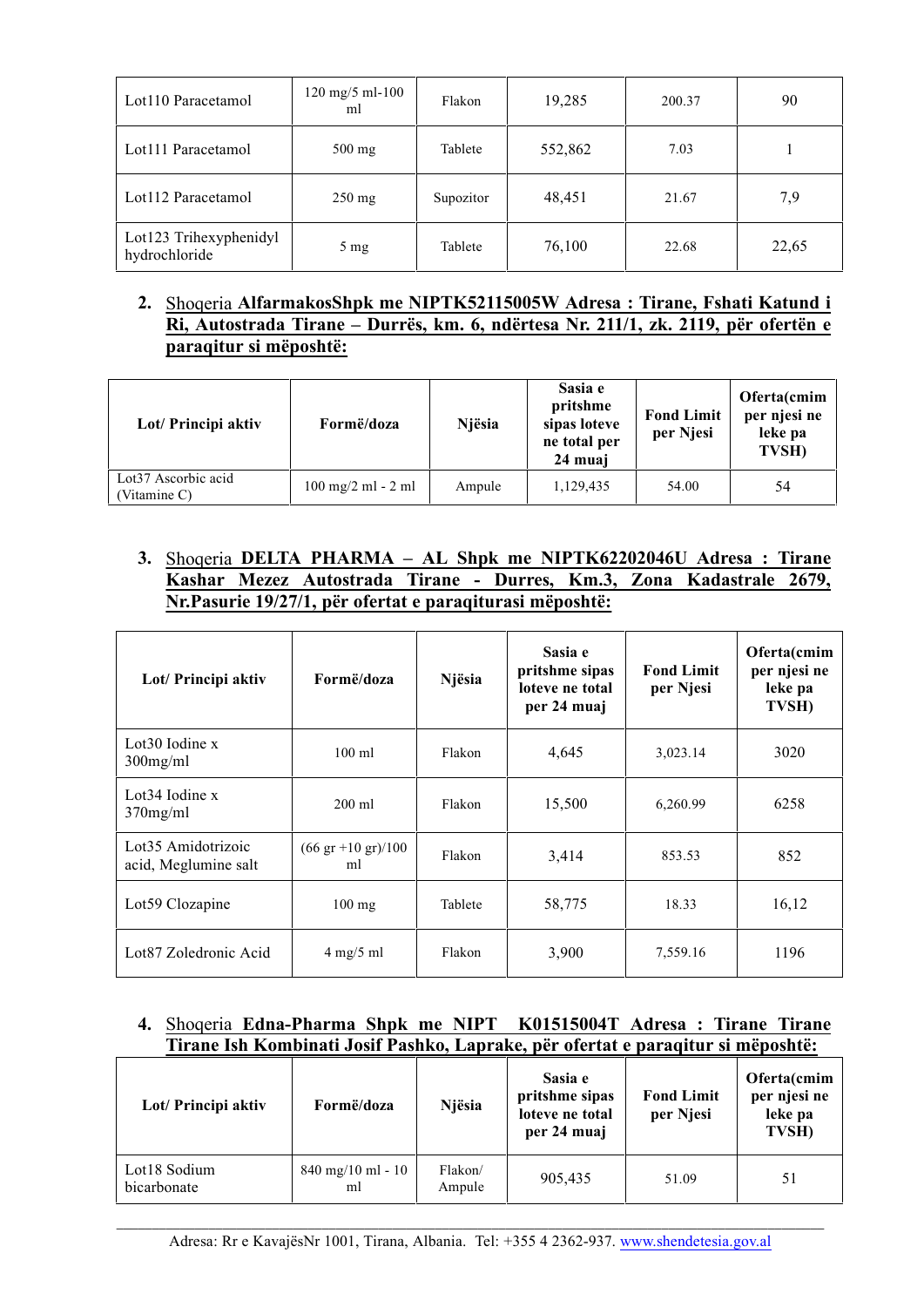| *Lot19 Sodium chloride | $0.9\% - 1000$ ml | Flakon | 156,330 | 184.08 | 184 |
|------------------------|-------------------|--------|---------|--------|-----|
| Lot21 Sodium Chloride  | $0.9\% - 100$ ml  | Flakon | 171,200 | 89.21  | 89  |

\*Për lot19 Nuk kualifikohet per autorizimin e deklaruar nga Profarma.

**5.** Shoqeria **EvitaShpk me NIPTL31714005J Adresa : Tirane Kashar Kashar Autostrada Tirane-Durres, Km.8, Rruga "Paralele", Ndertese Private, Certifikate E Pronesise Nr.748174, Zone Kadastrale Nr.2105, Numer Pasurie 1166/26-1, Vol.22, Faqe 103, për ofertat e paraqitura si mëposhtë:**

| Lot/ Principi aktiv | Formë/doza                               | Njësia                                          | Sasia e<br>pritshme sipas<br>loteve ne total<br>per 24 muaj | <b>Fond Limit</b><br>per Njesi | Oferta(cmim<br>per njesi ne<br>leke pa<br>TVSH) |
|---------------------|------------------------------------------|-------------------------------------------------|-------------------------------------------------------------|--------------------------------|-------------------------------------------------|
| Lot90 Ibuprofen     | $100 \text{ mg}/5 \text{ml} - 100$<br>ml | Flakon/<br>$Flakon +$<br>shiringe te<br>graduar | 14,699                                                      | 185.97                         | 139,65                                          |
| Lot91 Ibuprofen     | $400$ mg/4ml                             | Ampule                                          | 15,650                                                      | 535.1616                       | 535,16                                          |
| Lot92 Ibuprofen     | 800mg/8ml                                | Ampule                                          | 3,100                                                       | 1070.3232                      | 1070,32                                         |
| Lot98 Bupivacaine   | $5 \text{ mg/ml} - 20 \text{ ml}$        | Flakon                                          | 24,528                                                      | 295.79                         | 295                                             |

6. Shoqeria **FarmaNetAlbania Shpk me NIPT K92201080V Adresa : Tirane Tirane Tirane Njesia Bashkiake Nr 8, Rruga Siri Kodra, Ndertese 2-Kateshe , Me Zone Kadastrale 8340 Dhe Nr Pasurie 8/660, Kati 1, për ofertën e paraqitur si mëposhtë:**

| Lot/ Principi aktiv                | Formë/doza        | Njësia        | Sasia e<br>pritshme<br>sipas loteve<br>ne total per<br>24 muaj | <b>Fond Limit</b><br>per Njesi | Oferta(cmim<br>per njesi ne<br>leke pa<br>TVSH) |
|------------------------------------|-------------------|---------------|----------------------------------------------------------------|--------------------------------|-------------------------------------------------|
| Lot13 Phytomenadion<br>(Vitamin K) | $10mg/1ml - 1 ml$ | Ampule        | 74.579                                                         | 44.38                          | 44,3                                            |
| Lot108 Naloxone                    | $0.04$ mg/2 ml    | Flakon/Ampule | 3,231                                                          | 299.36                         | 299                                             |

# 7. Shoqeria **FlorFarma Shpk me NIPTK21405001N Adresa : Tirane Tirane Tirane Rruga Qazim Vathi, Nr.72. për ofertat e paraqiturasi mëposhtë:**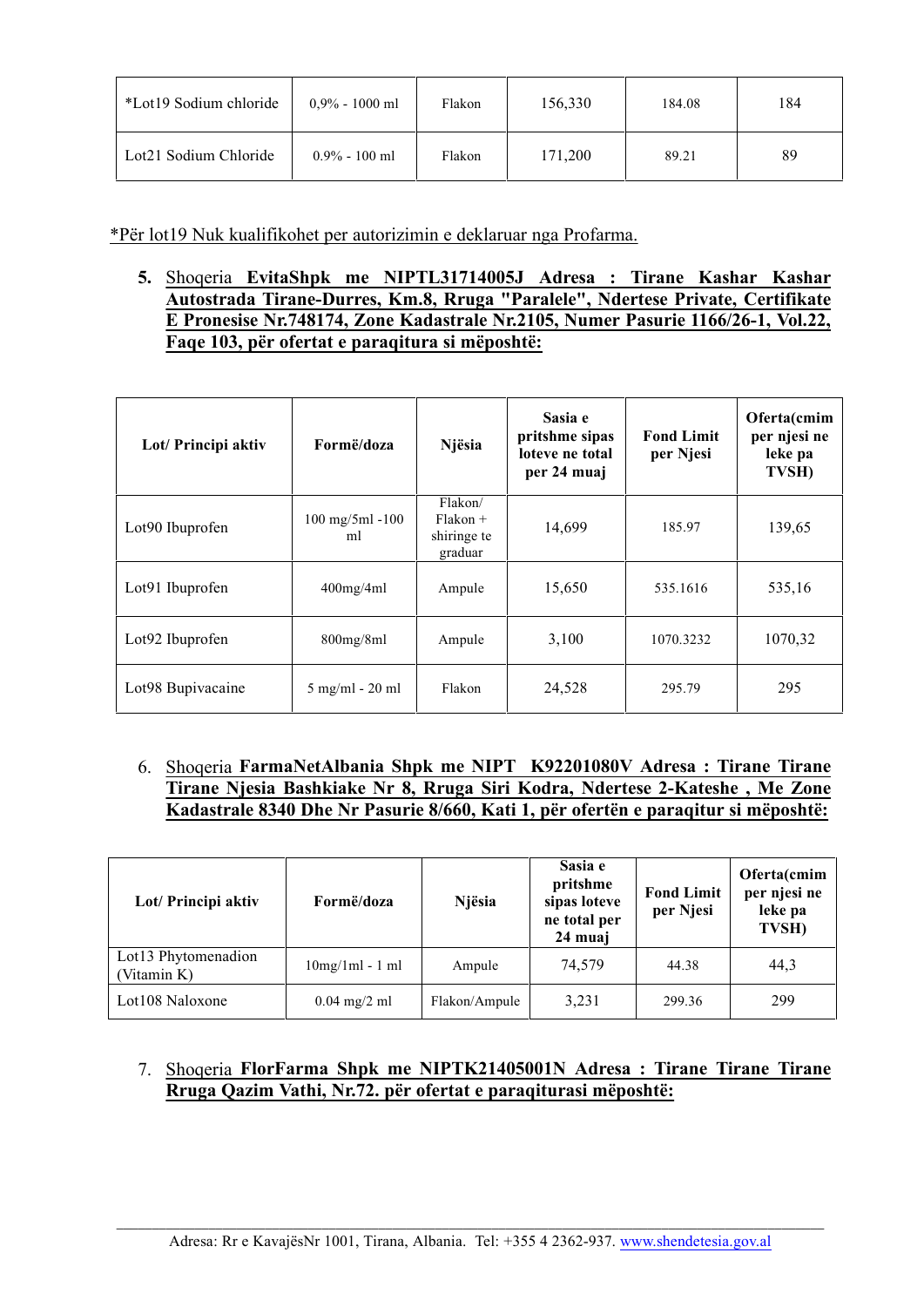| Lot/ Principi aktiv                                                                                    | Formë/doza                                 | Njësia            | Sasia e<br>pritshme<br>sipas loteve<br>ne total per<br>24 muaj | <b>Fond Limit</b><br>per Njesi | Oferta(cmim<br>per njesi ne<br>leke pa<br>TVSH) |
|--------------------------------------------------------------------------------------------------------|--------------------------------------------|-------------------|----------------------------------------------------------------|--------------------------------|-------------------------------------------------|
| Lot20 Sodium chloride                                                                                  | $1000$ mg/ $10$ ml - $10$<br>ml            | Ampule            | 192,494                                                        | 52.22                          | 52                                              |
| Lot25 Sodium lactate $+$<br>Sodium chloride +<br>Potassium chloride +<br>Calcium chloride<br>dihydrate | 500 ml                                     | Flakon            | 756,424                                                        | 113.39                         | 113,3                                           |
| Lot40 Calcium<br>gluconate                                                                             | 1 gr/10 ml - 10 ml                         | Flakon/<br>Ampule | 527,444                                                        | 46.08                          | 46                                              |
| Lot95 Pancuronium<br>bromide                                                                           | $4 \text{ mg}/2 \text{ ml} - 2 \text{ ml}$ | Ampule            | 121,792                                                        | 216.00                         | 216                                             |
| Lot96 Suxamethonium<br>chloride                                                                        | $100$ mg                                   | Flakon            | 44,658                                                         | 187.31                         | 187                                             |
| Lot121 Thiopental<br>sodium                                                                            | $1 \text{ gr}$                             | Flakon            | 34,394                                                         | 160.55                         | 160,5                                           |

# 8. Shoqeria **FloriFarma Shpk me NIPT K08002506W Adresa : Tirane Tirane Tirane Njesia Bashkiake Nr 9, Bulevardi Zogu I Pare, Zona Kadastrale Nr. 8360, Nr Pasurie 1/220- N27 për ofertën e paraqitur si mëposhtë**.

| Lot/ Principi aktiv       | Formë/doza        | Njësia                           | Sasia e<br>pritshme<br>sipas loteve<br>ne total per<br>24 muaj | <b>Fond Limit</b><br>per Njesi | Oferta(cmim<br>per njesi ne<br>leke pa<br>TVSH) |
|---------------------------|-------------------|----------------------------------|----------------------------------------------------------------|--------------------------------|-------------------------------------------------|
| Lot11 Nadroparine calcium | 5700 IU Axa/0.6ml | Shiringe e<br>para<br>pergatitur | 40.240                                                         | 277.20                         | 277,2                                           |

# 9. Shoqeria **Fufarma Shpk me NIPT J61825037N Adresa : Tirane Tirane Tirane Rruga "Nikolla Zoraqi",Ndërtesa 19,Hyrja 1,Njesia Bashkiake Nr.3 për ofertat e paraqitura si mëposhtë:**

| Lot/ Principi aktiv                        | Formë/doza                        | Njësia                           | Sasia e<br>pritshme<br>sipas loteve<br>ne total per<br>24 muaj | <b>Fond Limit</b><br>per Njesi | Oferta(cmim<br>per njesi ne<br>leke pa<br>TVSH) |
|--------------------------------------------|-----------------------------------|----------------------------------|----------------------------------------------------------------|--------------------------------|-------------------------------------------------|
| Lot45 Insulin Glargine                     | $100$ UI/ml - $3$ ml              | Shiringe e<br>para<br>pergatitur | 8,327                                                          | 1,282.87                       | 1280                                            |
| Lot46 Insulin Glulisine                    | $100$ UI/ml - $3$ ml              | Shiringe e<br>para<br>pergatitur | 4,871                                                          | 609.82                         | 608                                             |
| Lot124 Valproic Acid +<br>Sodium valproate | $145 \text{ mg} + 333 \text{ mg}$ | Tablete                          | 56,185                                                         | 17.17                          | 17,1                                            |

# 10. Shoqeria **Ilma Shpk me NIPT K21912001R Adresa : Tirane Tirane Tirane Njesia Bashkiake Nr 3, Rruga Xhanfize Keko , Pallati Aia , Kati -1, Prane Ish Profarma për ofertat e paraqitura si mëposhtë:**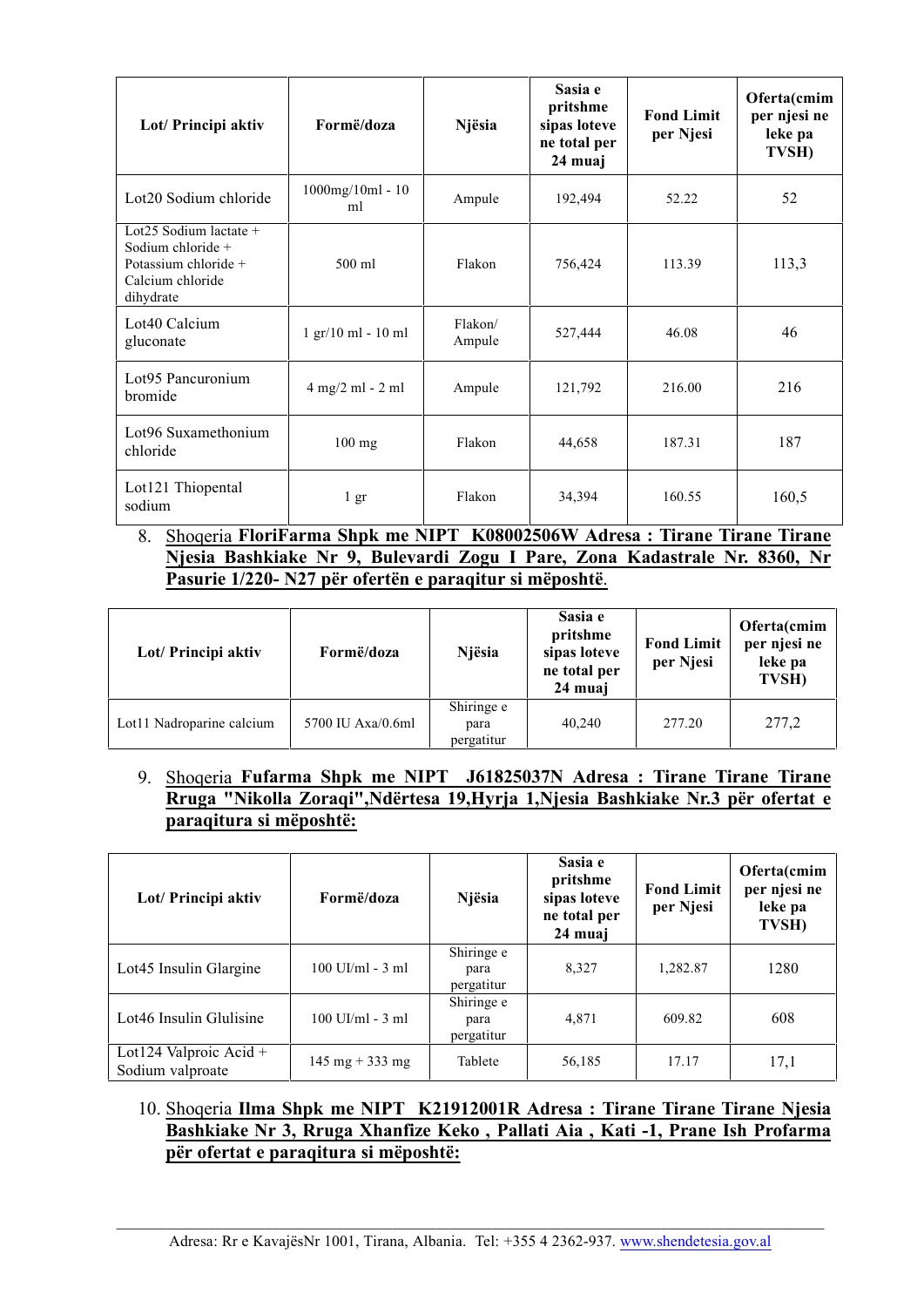| Lot/ Principi aktiv                                       | Formë/doza                                     | Njësia | Sasia e<br>pritshme<br>sipas loteve<br>ne total per<br>24 muai | <b>Fond Limit</b><br>per Njesi | Oferta(cmim<br>per njesi ne<br>leke pa<br>TVSH) |
|-----------------------------------------------------------|------------------------------------------------|--------|----------------------------------------------------------------|--------------------------------|-------------------------------------------------|
| Lot39 Atropine sulphate                                   | $1$ mg/ $1$ m $1$ - $1$ m $1$                  | Ampule | 215,748                                                        | 48.60                          | 48,5                                            |
| Lot41 Drotaverine<br>hydrochloride                        | $40$ mg/2 ml - 2 ml                            | Ampule | 49,852                                                         | 21.06                          | 21                                              |
| Lot55 Papaverine<br>hydrochloride                         | $40 \text{ mg}/1 \text{ ml} - 1 \text{ ml}$    | Ampule | 213,219                                                        | 54.00                          | 53,98                                           |
| Lot56 Pyridoxine<br>hydrochloride (Vitamin<br><b>B6</b> ) | 100 mg/2 ml - 2 ml                             | Ampule | 583,629                                                        | 54.00                          | 53,98                                           |
| Lot57 Thiamine<br>hydrochloride (Vitamin<br>B1)           | $50 \text{ mg } / 1 \text{ ml} - 1 \text{ ml}$ | Ampule | 524,694                                                        | 54.00                          | 53,98                                           |
| Lot74 Lanatoside C                                        | $0.4$ mg/2 ml - 2 ml                           | Ampule | 55,963                                                         | 52.92                          | 52,9                                            |
| Lot104 Lidocaine                                          | 20 mg/ml - 50 ml                               | Flakon | 73,199                                                         | 151.20                         | 151                                             |
| Lot109 Neostigmine<br>bromide                             | $0.5$ mg/1 ml - 1 ml                           | Ampule | 246,190                                                        | 52.92                          | 52,9                                            |
| Lot116 Phenobarbital                                      | $200$ mg/2ml - 2 ml                            | Ampule | 24,898                                                         | 52.92                          | 52,9                                            |

# 11. Shoqeria **Incomed Shpk me NIPT K91530017T Adresa : Tirane Tirane Tirane Rruga Margarita Tutulani, Nr. 5, Prane "Alpet", Kati I-Re.për ofertat e paraqitura si mëposhtë:**

| Lot/ Principi aktiv         | Formë/doza        | Njësia | Sasia e<br>pritshme<br>sipas loteve<br>ne total per<br>24 muaj | <b>Fond Limit</b><br>per Njesi | Oferta(cmim<br>per njesi ne<br>leke pa<br>TVSH) |
|-----------------------------|-------------------|--------|----------------------------------------------------------------|--------------------------------|-------------------------------------------------|
| Lot 33 Iodine $x$ 370 mg/ml | $100 \text{ ml}$  | Flakon | 15,200                                                         | 3,582.21                       | 3550                                            |
| Lot89 Diclofenac Sodium     | 75 mg/3 ml - 3 ml | Ampule | 743,176                                                        | 28.82                          | 28                                              |
| Lot120 Sevoflurane          | $100\% - 250$ ml  | Flakon | 15,601                                                         | 12,537.50                      | 12490                                           |

#### 12. Shoqeria **Intermed Shpk me NIPT J71424020D Adresa : Tirane Tirane Tirane Ismail Qemali 12/1 për ofertat e paraqitura si mëposhtë:**

| Lot/ Principi aktiv       | Formë/doza                                    | Njësia  | Sasia e<br>pritshme<br>sipas loteve<br>ne total per<br>24 muai | <b>Fond Limit</b><br>per Njesi | Oferta(cmim<br>per njesi ne<br>leke pa<br>TVSH) |
|---------------------------|-----------------------------------------------|---------|----------------------------------------------------------------|--------------------------------|-------------------------------------------------|
| Lot <sub>8</sub> Iloprost | $20 \mu g/ml - 1 ml$                          | Ampule  | 1.250                                                          | 4.001.36                       | 4000                                            |
| Lot84 Ranolazine          | $375 \text{ mg}$                              | Tablete | 15,720                                                         | 102.42                         | 102                                             |
| Lot86 Torasemide          | $10 \text{ mg}/2 \text{ ml} - 2 \text{ ml}$   | Ampule  | 21,460                                                         | 66.09                          | 66                                              |
| Lot99 Choline alfoscerate | $1000 \text{ mg}/4 \text{ ml} - 4 \text{ ml}$ | Flakon  | 17,460                                                         | 252.86                         | 252                                             |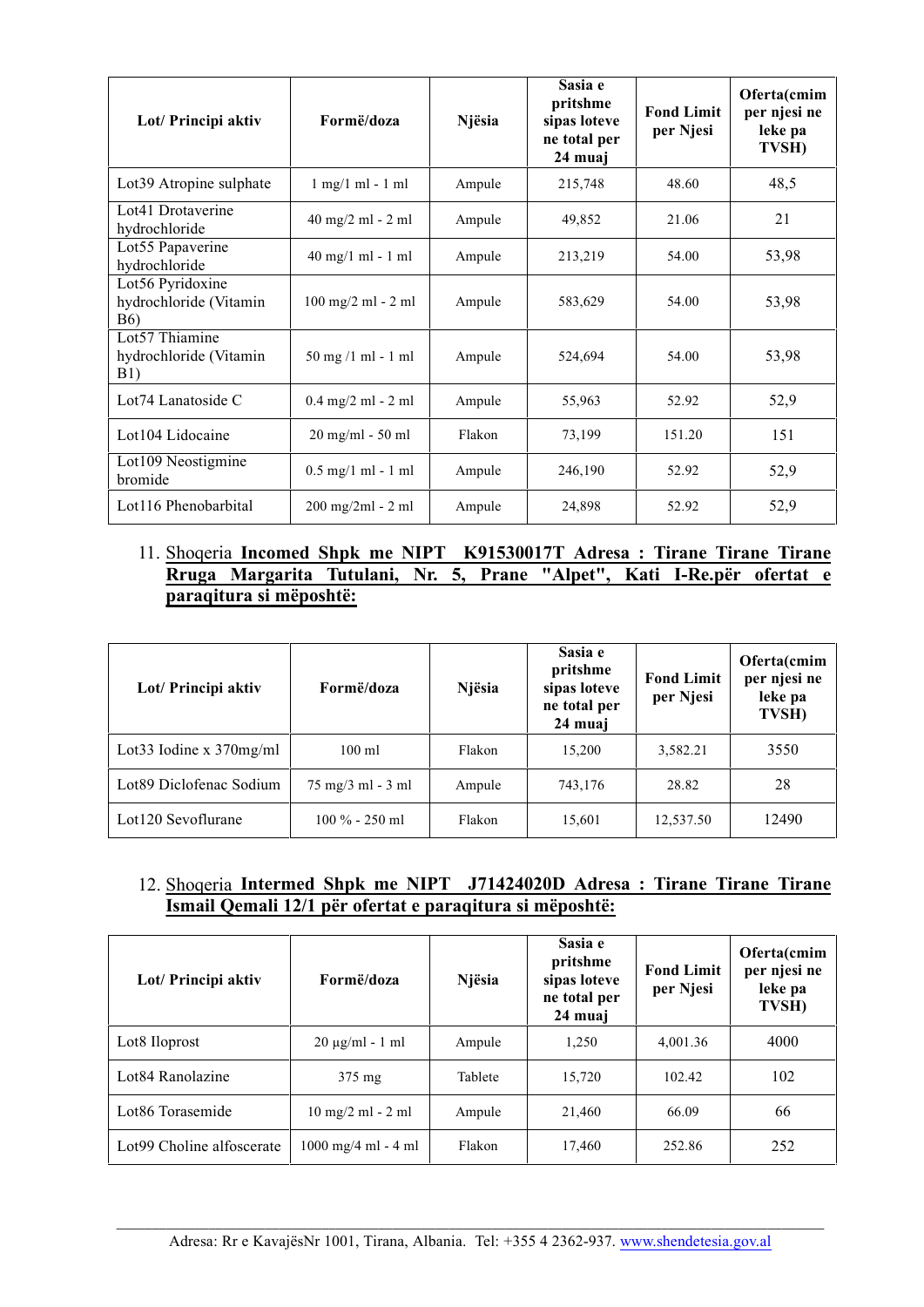#### 13. Shoqeria **Lekli Shpk me NIPT J81624501L Adresa : Durres Lagjia.7 Rruga A. Goga 800për ofertat e paraqitura si mëposhtë:**

| Lot/ Principi aktiv                                                                                                                                               | Formë/doza                                                                       | Njësia                             | Sasia e<br>pritshme<br>sipas loteve<br>ne total per<br>24 muaj | <b>Fond Limit</b><br>per Njesi | Oferta(cmim<br>per njesi ne<br>leke pa<br>TVSH) |
|-------------------------------------------------------------------------------------------------------------------------------------------------------------------|----------------------------------------------------------------------------------|------------------------------------|----------------------------------------------------------------|--------------------------------|-------------------------------------------------|
| Lot5 Human Hepatitis B<br>imunoglobulin                                                                                                                           | $50$ IU/ml - $2ml$                                                               | Flakon                             | 1,360                                                          | 7,796.04                       | 7796                                            |
| Lot7 Human plasma<br>proteins (thereof<br>Immunoglobulin at least<br>95%) + Immunoglobulin M<br>$(IgM)$ + Immunoglobulin A<br>$(IgA)$ + Immunoglobulin G<br>(IgG) | $(50 \text{ mg} + 6 \text{ mg} + 6)$<br>$mg + 38$ mg)/1 ml -<br>50 <sub>m1</sub> | Flakon                             | 6,310                                                          | 19,186.11                      | 19186                                           |
| Lot76 Methacoline<br>Chloride                                                                                                                                     | $30 \text{ mg}$                                                                  | Flakonë<br>$(pluhur +$<br>hollues) | 500                                                            | 4,147.50                       | 4147                                            |
| Lot88 Dantrolene Sodium                                                                                                                                           | $20$ mg                                                                          | Flakon                             | 819                                                            | 8,919.36                       | 8919                                            |
| Lot101 Flumazenil                                                                                                                                                 | $0.1$ mg/ml - 5 ml                                                               | Ampule                             | 920                                                            | 1,053,626                      | 1145                                            |
| Lot103 Ketamine                                                                                                                                                   | $50 \text{ mg/ml} - 10 \text{ ml}$                                               | Ampule                             | 2430                                                           | 2,730,930                      | 1123                                            |

# 14. Shoqeria **Medicamenta Shpk me NIPT K41420001V Adresa : Tirane Kashar Kashar Autostrada Tirane Durres, Km 6, Ndertesa Dy Kateshe Nr. 5, Kati I I I Nderteses, Prane Poseidon për ofertat e paraqitura si mëposhtë:**

| Lot/ Principi aktiv                                               | Formë/doza                                  | Njësia | Sasia e<br>pritshme<br>sipas loteve<br>ne total per<br>24 muai | <b>Fond Limit</b><br>per Njesi | Oferta(cmim<br>per njesi ne<br>leke pa<br>TVSH) |
|-------------------------------------------------------------------|---------------------------------------------|--------|----------------------------------------------------------------|--------------------------------|-------------------------------------------------|
| Lot12 Phospholipids<br>fraction from porcine lung x<br>$80$ mg/ml | $80 \text{ mg/ml} - 1.5 \text{ ml}$         | Flakon | 425                                                            | 26,262.56                      | 26260                                           |
| Lot14 Potassium chloride                                          | $75 \text{ mg/ml} - 10 \text{ ml}$          | Ampule | 1,397,205                                                      | 61.98                          | 61,94                                           |
| Lot <sub>65</sub> Adrenaline                                      | $1mg/ml - 1ml$                              | Ampule | 221.424                                                        | 43.03                          | 43                                              |
| Lot107 Morphine                                                   | $10 \text{ mg}/1 \text{ ml} - 1 \text{ ml}$ | Ampule | 112,306                                                        | 166.67                         | 166,5                                           |
| Lot115 Pethidine<br>hydrochloride                                 | 100 mg/2 ml -2 ml                           | Ampule | 40,545                                                         | 149.00                         | 148                                             |

#### 15. Shoqeria **Megapharma Shpk me NIPT J61814028F Adresa : Tirane Farke Mjull Bathore Rruga E Elbasanit, Mjulle Bathore, Nr.4, Perballe Tegpër ofertat e paraqitura si mëposhtë:**

| Lot/ Principi aktiv                | Formë/doza                                   | Njësia | Sasia e<br>pritshme<br>sipas loteve<br>ne total per<br>24 muai | <b>Fond Limit</b><br>per Njesi | Oferta(cmim<br>per njesi ne<br>leke pa<br>TVSH) |
|------------------------------------|----------------------------------------------|--------|----------------------------------------------------------------|--------------------------------|-------------------------------------------------|
| Lot9 IRON (III) Sucrose<br>complex | $100 \text{ mg}/5 \text{ ml} - 5 \text{ ml}$ | Ampule | 2,688                                                          | 367.68                         | 244                                             |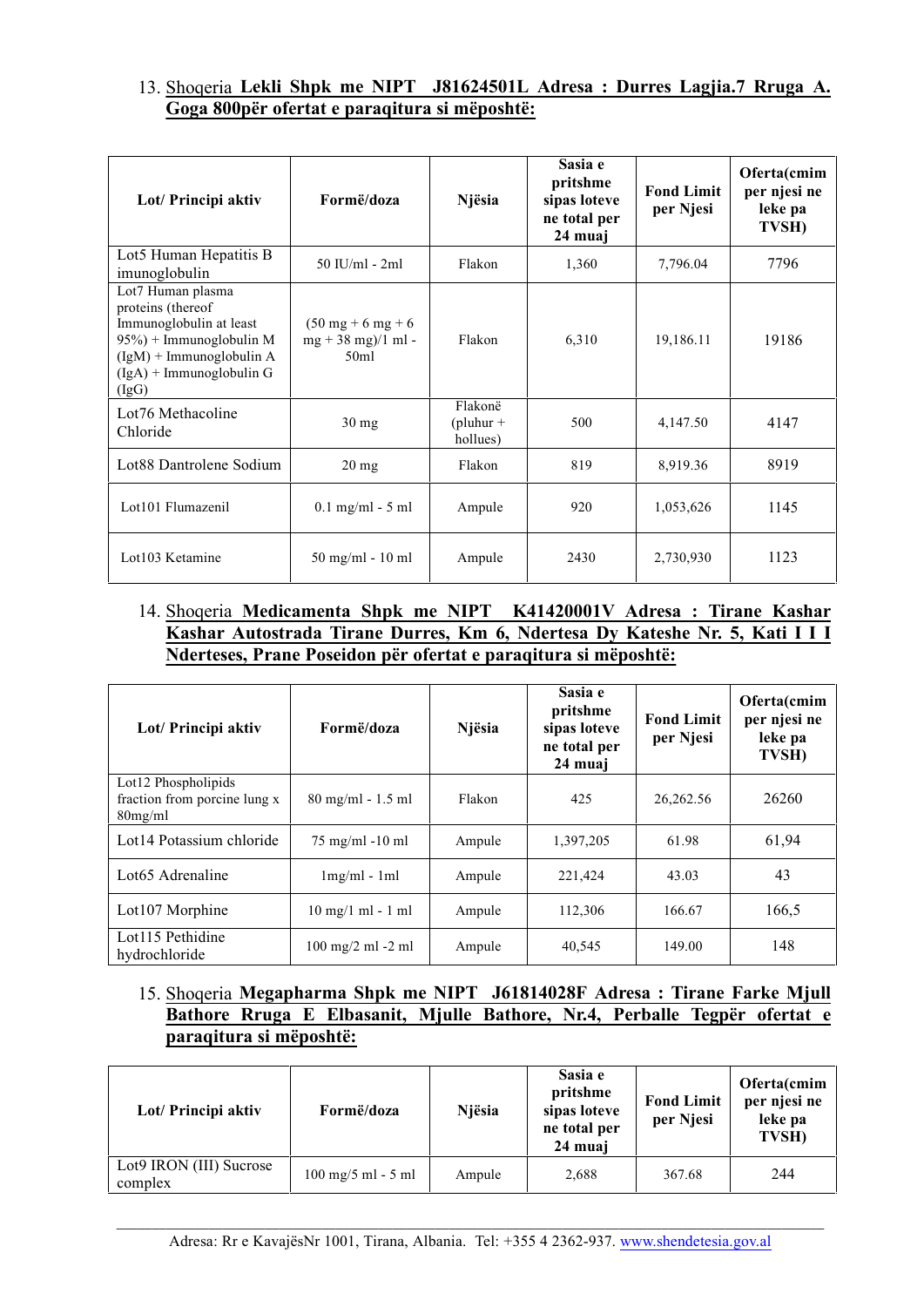| Lot17 Recombinant human<br>C1-inhibitor<br>(Conestat alfa) | 2100 IU/25 ml                                  | Flakon/<br>Ampule | 300       | 110,302.75 | 104000 |
|------------------------------------------------------------|------------------------------------------------|-------------------|-----------|------------|--------|
| Lot29 Tranexamic acid                                      | $500 \text{ mg}/5 \text{ ml} - 5 \text{ ml}$   | Ampule            | 55,664    | 91.31      | 91,3   |
| Lot50 Magnesium<br>sulphate                                | $2.5$ gr/10 ml - 10 ml                         | Flakon/<br>Ampule | 687,968   | 47.84      | 47,8   |
| Lot <sub>64</sub> Dobutamine                               | $250 \text{ mg}/20 \text{ ml} - 20$<br>ml      | Flakon            | 18,426    | 868.30     | 868    |
| Lot67 Dopamine                                             | $10$ mg/ml - 5 ml                              | Ampule            | 64,710    | 72.25      | 72,25  |
| Lot70 Furosemide                                           | 20 mg/2 ml - 2 ml                              | Ampule            | 1,652,588 | 27.02      | 27     |
| Lot <sub>71</sub> Furosemide                               | 40 mg                                          | Tablete           | 170,613   | 5.97       | 5,8    |
| Lot72 Glyceryl trinitrate                                  | 50 mg/50 ml - 50 ml                            | Flakon            | 6,365     | 1,036.88   | 1036   |
| Lot73 Glyceryl trinitrate                                  | $5 \text{ mg}/1.5 \text{ ml} - 1.5 \text{ ml}$ | Ampule            | 50,960    | 188.11     | 188    |
| Lot83 Protamine sulphate                                   | 50 mg/5 ml                                     | Flakon/<br>Ampule | 13,320    | 333.74     | 333,7  |
| Lot105 Metamizole<br>sodium                                | $1 \text{ gr}/2 \text{ ml} - 2 \text{ ml}$     | Ampule            | 634,838   | 28.41      | 28,4   |

# 16. Shoqeria **Rejsi Farma Shpk me NIPT J91419001U Adresa : Tirane Vore Vore Autostrada Tirane-Dures, Km 8, (Prane Nenkalimit Te Autostrades), Nr.1për ofertat e paraqitura si mëposhtë:**

| Lot/ Principi aktiv                                                                                                                                                                                                                                                                                                                                                                                                                                                                                                                                                                                                                        | Formë/doza           | Njësia                           | Sasia e<br>pritshme<br>sipas loteve<br>ne total per<br>24 muaj | <b>Fond Limit</b><br>per Njesi | Oferta(cmim<br>per njesi ne<br>leke pa<br>TVSH) |
|--------------------------------------------------------------------------------------------------------------------------------------------------------------------------------------------------------------------------------------------------------------------------------------------------------------------------------------------------------------------------------------------------------------------------------------------------------------------------------------------------------------------------------------------------------------------------------------------------------------------------------------------|----------------------|----------------------------------|----------------------------------------------------------------|--------------------------------|-------------------------------------------------|
| Lot26 Soya bean oil,<br>refined                                                                                                                                                                                                                                                                                                                                                                                                                                                                                                                                                                                                            | 200 mg/ml - 500 ml   | Flakon                           | 3,440                                                          | 1,152.93                       | 1152,92                                         |
| Lot27 Soya-bean oil,<br>$Refined + Glucose$<br>anhydrous(as Glucose<br>monohydrate) + Alanine +<br>Arginine + Aspartic acid +<br>Calcium chloride anhydrous<br>(as Calcium chloride)<br>dihydrate) + Glutamic acid<br>$+$ Glycine + Histidine +<br>Isoleucine + Leucine +<br>Lysine (as Lysine<br>hydrochloride) +<br>Magnesium sulphate<br>anhydrous (as Magnesium<br>sulphate heptahydrate) +<br>Methionine + Phenylalanine<br>+ Potassium chloride +<br>$Proline + Serine + Sodium$<br>acetate anhydrous (as<br>Sodium acetate trihydrate) +<br>Sodium glycerophosphate,<br>Hydrated + Threonine +<br>Tryptophan + Tyrosine +<br>Valine | 1440 ml              | Flakon                           | 29,150                                                         | 2,896.76                       | 2896,74                                         |
| Lot <sup>43</sup> Insulin Aspart                                                                                                                                                                                                                                                                                                                                                                                                                                                                                                                                                                                                           | $100$ UI/ml - $3$ ml | Shiringe e<br>para<br>pergatitur | 1,715                                                          | 811.57                         | 811,56                                          |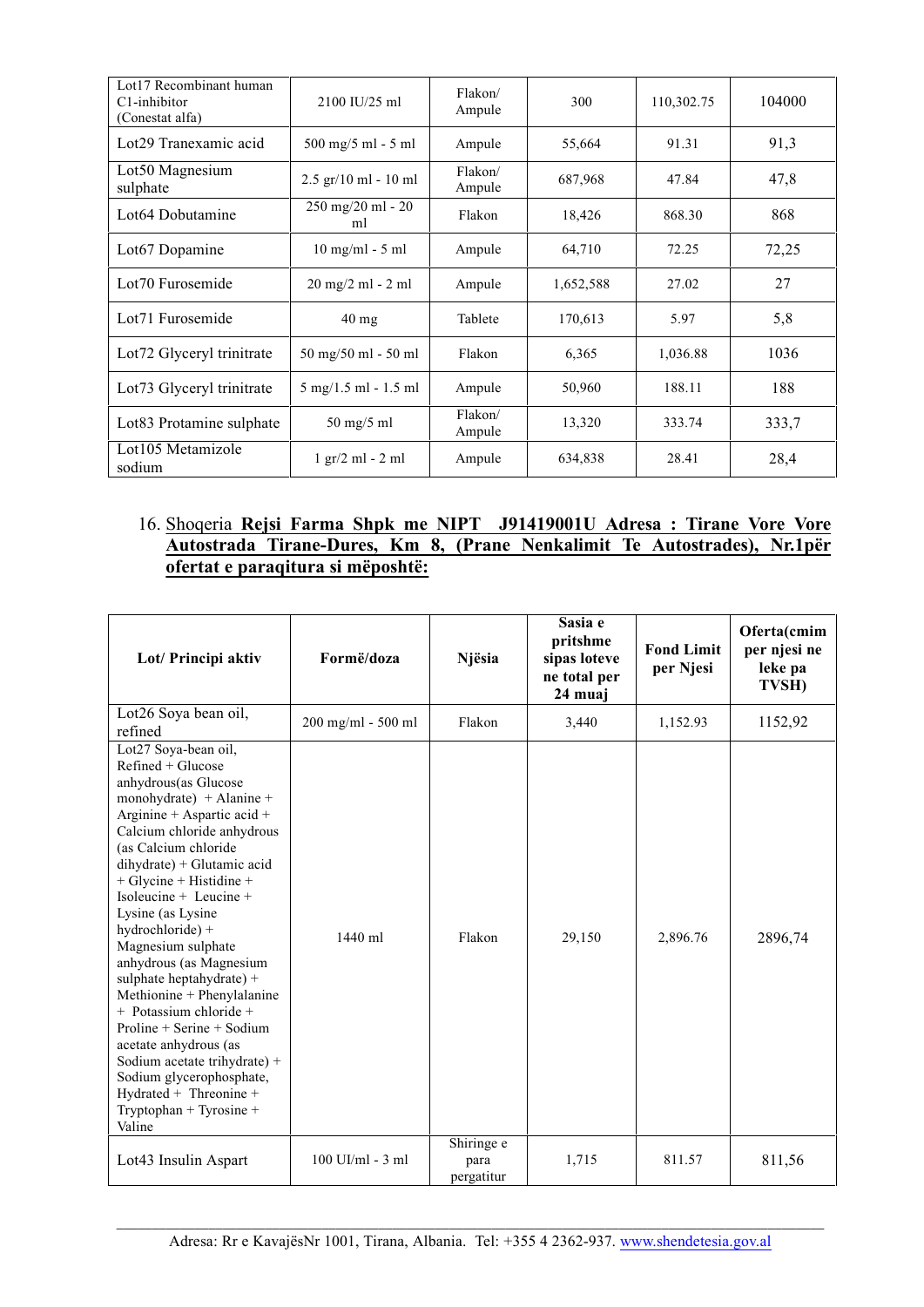| Lot <sub>44</sub> Insulin Detemir      | $100$ UI/ml - 3 ml                | Shiringe e<br>para<br>pergatitur | 1,195  | 1,207.06 | 1207   |
|----------------------------------------|-----------------------------------|----------------------------------|--------|----------|--------|
| Lot47 Insulin Human<br>(25/75)         | $100$ UI/ml - $3$ ml              | Shiringe e<br>para<br>pergatitur | 2,039  | 487.53   | 487,52 |
| Lot48 Insulin Human<br>(neutral)       | $100$ UI/ml - $3ml$               | Shiringe e<br>para<br>pergatitur | 14,646 | 462.91   | 462,9  |
| Lot <sup>49</sup> Insulin Isophane     | $100$ UI/ml - $3ml$               | Shiringe e<br>para<br>pergatitur | 2,432  | 498.24   | 498,2  |
| Lot82 Porcine Brain<br>derived peptide | $215.2 \text{ mg/ml} - 10$<br>ml  | Ampule                           | 3,505  | 695.71   | 695.7  |
| Lot118 Propofol                        | $10$ mg/ml - $20$ ml              | Ampule                           | 90,567 | 239.08   | 154,61 |
| Lot113 Paracetamol                     | $10$ mg/ml - $100$ ml             | flakon                           | 183.01 | 186,025  | 62.78  |
| Lot119 Propofol                        | $10 \text{ mg/ml} - 50 \text{ml}$ | Flakon                           | 12,450 | 563.26   | 563,24 |

#### 17. Shoqeria **Trimed Shpk me NIPT K51612031J Adresa : Tirane Kashar Kashar Autostrada "Tirane -Durres", Km 10, Zone Kadastrale 2105, Nr.Pasurie 95/11.për ofertat e paraqitura si mëposhtë:**

| Lot/ Principi aktiv               | Formë/doza                                   | Njësia  | Sasia e<br>pritshme<br>sipas loteve<br>ne total per<br>24 muaj | <b>Fond Limit</b><br>per Njesi | Oferta(cmim<br>per njesi ne<br>leke pa<br><b>TVSH)</b> |
|-----------------------------------|----------------------------------------------|---------|----------------------------------------------------------------|--------------------------------|--------------------------------------------------------|
| *Lot60 Haloperidol                | $2 \text{ mg/ml} - 10 \text{ ml}$            | Flakon  | 39,237                                                         | 174.65                         | 174,5                                                  |
| *Lot <sub>61</sub> Haloperidol    | $5 \text{ mg}/1 \text{ ml} - 1 \text{ ml}$   | Ampule  | 51,033                                                         | 35.23                          | 35,2                                                   |
| Lot <sub>78</sub> Nebivolol       | 5mg                                          | Tablete | 45,254                                                         | 24.05                          | 19                                                     |
| **Lot93 Ketoprofen                | $160 \text{ mg}/2 \text{ ml}$                | Ampule  | 200,792                                                        | 44.40                          | 44,2                                                   |
| Lot100 Diazepam                   | $10 \text{ mg}/2 \text{ ml} - 2 \text{ ml}$  | Ampule  | 964,037                                                        | 15.12                          | 15                                                     |
| Lot102 Haloperidol                | $50 \text{ mg/ml} - 1 \text{ ml}$            | Ampule  | 4,015                                                          | 234.40                         | 234,2                                                  |
| *Lot122 Tramadol<br>hydrochloride | $100 \text{ mg}/2 \text{ ml} - 2 \text{ ml}$ | Ampule  | 312,719                                                        | 34.23                          | 34                                                     |

\*Autorizimi nga KrKa nuk e mbulon periudhën e kërkuar 2020-2022 ndaj konsiderohet autorizim i pavlefshëm

\*\* Kualifikohet vetëm për prodhuesin Proframa. Nuk ka autorizim nga Dompe

#### 18. Shoqeria **Farma Net Albania Shpk me NIPT K92201080VAdresa : Tirane Njesia Bashkiake nr 8, Rruga Siri Kodra, ndertese 2-kateshe , me zone kadastrale 8340 dhe nr pasurie 8/660, kati 1për ofertat e paraqitura si mëposhtë:**

| Lot/ Principi aktiv         | Formë/doza                        | Njësia            | Sasia e<br>pritshme<br>sipas loteve<br>ne total per<br>24 muai | <b>Fond Limit</b><br>per Njesi | Oferta(cmim<br>per njesi ne<br>leke pa<br>TVSH) |
|-----------------------------|-----------------------------------|-------------------|----------------------------------------------------------------|--------------------------------|-------------------------------------------------|
| *Lot117 Phenytoin<br>sodium | $50 \text{ mg/ml} - 5 \text{ ml}$ | Flakon/<br>Ampule | 5610                                                           | 432.59                         | 391                                             |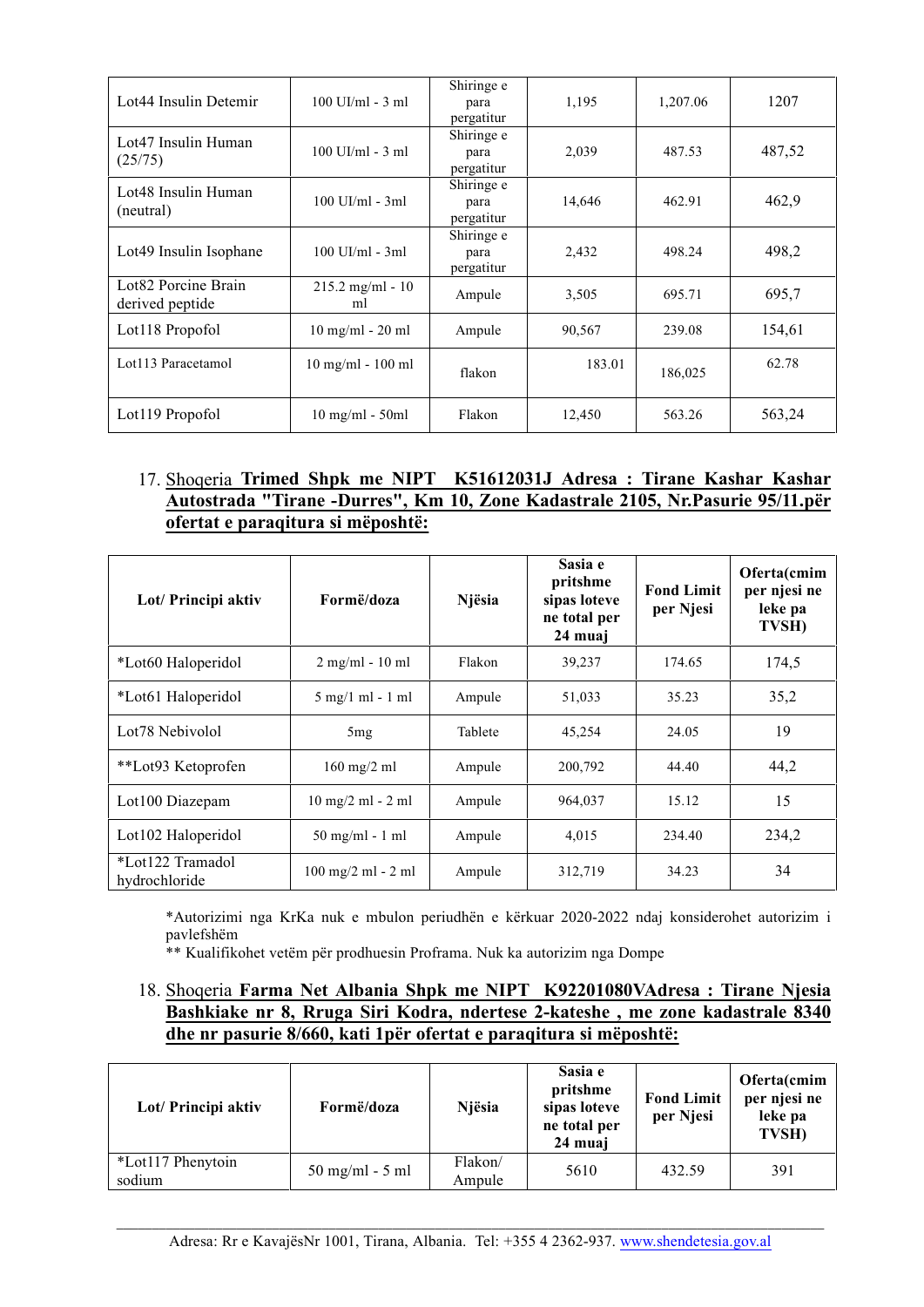**\*Sipas vendimit te AK Nr. Prot. 458/37 date 29.05.2020.**

- 19. BOE Evita+Albania New Farm+ Edna **Shpk me NIPT-e përkatësishtL31714005J, K53717806Q dhe K01515004T dhe me adresa :**
	- d. **Tirane Kashar Kashar Autostrada Tirane-Durres, Km.8, Rruga "Paralele", Ndertese Private, Certifikate E Pronesise Nr.748174, Zone Kadastrale Nr.2105, Numer Pasurie 1166/26-1, Vol.22, Faqe 103,**
	- e. **Vlore Sarande Sarande Rruga "Dhimertika",Lagjja Nr.1,Banesa Nr.7.**
	- f. **Tirane Tirane Tirane Ish Kombinati Josif Pashko, Laprakepër ofertën e paraqitur si mëposhtë:**

| Lot/ Principi aktiv          | Formë/doza      | Njësia                                        | Sasia e<br>pritshme<br>sipas loteve<br>ne total per<br>24 muaj | <b>Fond Limit</b><br>per Njesi | Oferta(cmim<br>per njesi ne<br>leke pa<br>TVSH) |
|------------------------------|-----------------|-----------------------------------------------|----------------------------------------------------------------|--------------------------------|-------------------------------------------------|
| Lot <sub>53</sub> Omeprazole | $40 \text{ mg}$ | Flakon/<br>$Flakon +$<br>ampule<br>(holluesi) | 751,450                                                        | 482.98                         | 482                                             |

- 20. BOE Incomed+Florfarma**Shpk me NIPT-e përkatësisht K91530017T dhe K21405001N dhe me adresa :**
	- c. **Tirane Tirane Tirane Rruga Margarita Tutulani, Nr. 5, Prane "Alpet", Kati I-Re.**
	- d. **Tirane Tirane Tirane Rruga Qazim Vathi, Nr.72. për ofertat e paraqiturasi mëposhtë:**

| Lot/ Principi aktiv         | Formë/doza                                  | Njësia | Sasia e<br>pritshme<br>sipas loteve<br>ne total per<br>24 muaj | <b>Fond Limit</b><br>per Njesi | Oferta(cmim<br>per njesi ne<br>leke pa<br>TVSH) |
|-----------------------------|---------------------------------------------|--------|----------------------------------------------------------------|--------------------------------|-------------------------------------------------|
| Lot31 Iodine $x$ 350mg/ml   | $100$ ml                                    | Flakon | 1,179                                                          | 3,414.13                       | 3414                                            |
| Lot 32 Iodine x $350$ mg/ml | $200 \text{ ml}$                            | Flakon | 6,224                                                          | 6,696.95                       | 6696                                            |
| Lot106 Midazolam            | $15 \text{ mg}/3 \text{ ml} - 3 \text{ ml}$ | Ampule | 46,745                                                         | 111.05                         | 111                                             |

- 21. BOE Trimed+EDNA FARMA+FLORFARMA+REJSI FARMA **Shpk me NIPT-e përkatësisht K51612031J, K01515004T, K21405001N dhe J91419001U dhe me adresa :**
	- a. **Tirane Kashar Kashar Autostrada "Tirane -Durres", Km 10, Zone Kadastrale 2105, Nr.Pasurie 95/11,**
	- b. **Tirane Tirane Tirane Ish Kombinati Josif Pashko, Laprake.**
	- c. **Tirane Tirane Tirane Rruga Qazim Vathi, Nr.72.**
	- d. **Tirane Vore Vore Autostrada Tirane-Dures, Km 8, (Prane Nenkalimit Te Autostrades), Nr.1**

| Lot/ Principi aktiv   | Formë/doza       | Niësia | Sasia e<br>pritshme<br>sipas loteve<br>ne total per<br>24 muaj | <b>Fond Limit</b><br>per Njesi | Oferta(cmim<br>per njesi ne<br>leke pa<br><b>TVSH)</b> |
|-----------------------|------------------|--------|----------------------------------------------------------------|--------------------------------|--------------------------------------------------------|
| Lot22 Sodium chloride | $0.9\% - 500$ ml | Flakon | 5,060,726                                                      | 103.89                         | 103.8                                                  |